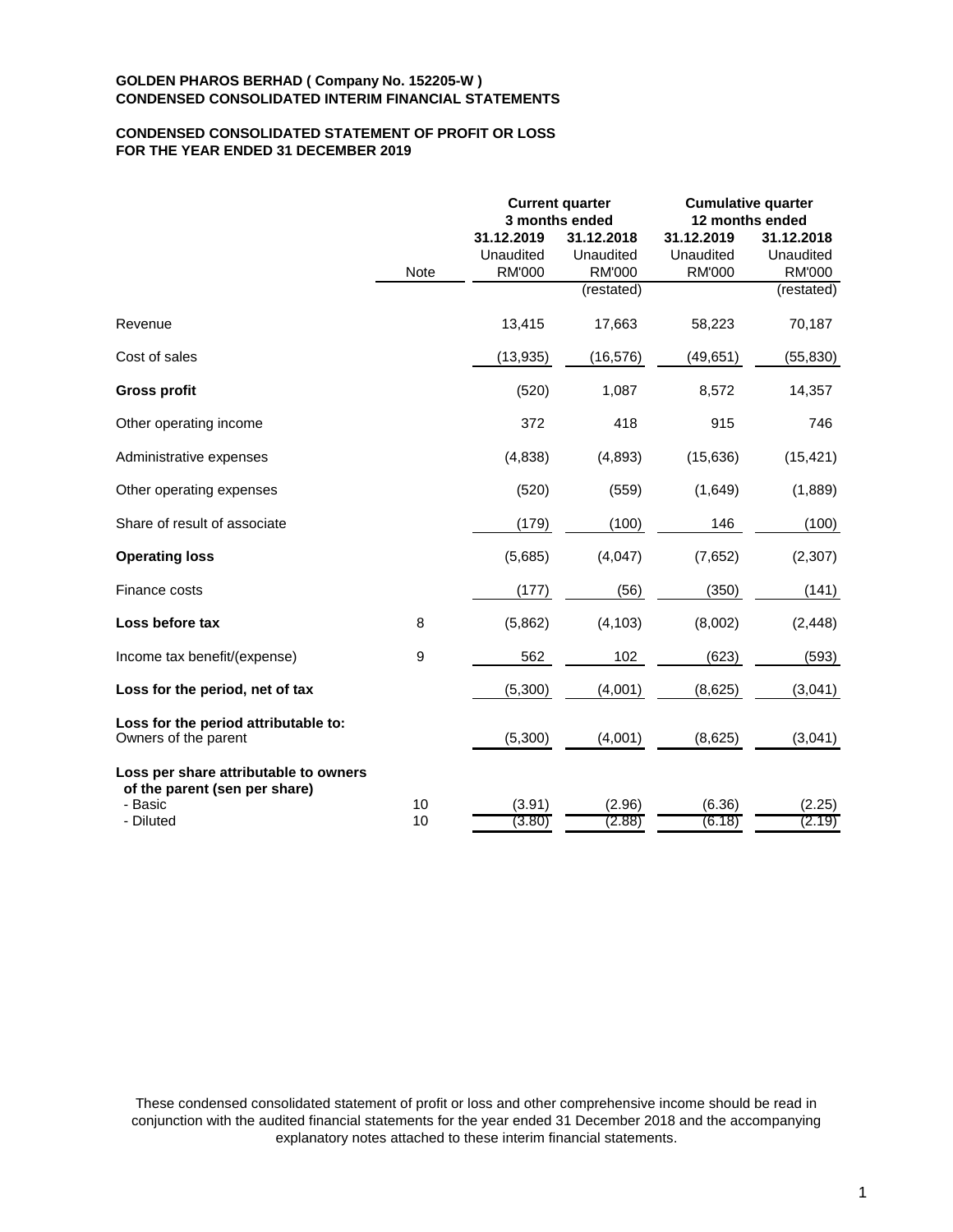# **CONDENSED CONSOLIDATED STATEMENT OF PROFIT OR LOSS AND OTHER COMPREHENSIVE INCOME FOR THE YEAR ENDED 31 DECEMBER 2019 (CONTINUED)**

|                                                                                                                          |      | 3 months ended                           | <b>Current quarter</b>                                 | <b>Cumulative quarter</b><br>12 months ended |                                                        |  |
|--------------------------------------------------------------------------------------------------------------------------|------|------------------------------------------|--------------------------------------------------------|----------------------------------------------|--------------------------------------------------------|--|
|                                                                                                                          | Note | 31.12.2019<br>Unaudited<br><b>RM'000</b> | 31.12.2018<br>Unaudited<br><b>RM'000</b><br>(restated) | 31.12.2019<br>Unaudited<br><b>RM'000</b>     | 31.12.2018<br>Unaudited<br><b>RM'000</b><br>(restated) |  |
| Loss for the period, net of tax                                                                                          |      | (5,300)                                  | (4,001)                                                | (8,625)                                      | (3,041)                                                |  |
| Other comprehensive income                                                                                               |      |                                          |                                                        |                                              |                                                        |  |
| Other comprehensive income to be reclassified<br>to profit or loss in subsequent periods:                                |      |                                          |                                                        |                                              |                                                        |  |
| Net gain/(loss) on fair value changes of fair value through<br>other comprehensive income ("FVTOCI")<br>financial assets |      | 778                                      | (344)                                                  | 848                                          | (1,069)                                                |  |
| Net gain on remeasurement of defined<br>benefit obligations, net of tax                                                  |      |                                          | 1,203                                                  |                                              | 1,203                                                  |  |
| Other comprehensive (loss)/income for the<br>period, net of tax                                                          |      | 778                                      | 859                                                    | 848                                          | 134                                                    |  |
| Total comprehensive loss for the period,<br>net of tax                                                                   |      | (4,522)                                  | (3, 142)                                               | (7, 777)                                     | (2,907)                                                |  |
| Total comprehensive loss for the period,<br>net of tax attributable to:                                                  |      |                                          |                                                        |                                              |                                                        |  |
| Owners of the parent                                                                                                     |      | (4, 522)                                 | (3, 142)                                               | (7, 777)                                     | (2,907)                                                |  |

These condensed consolidated statement of profit or loss and other comprehensive income should be read in conjunction with the audited financial statements for the year ended 31 December 2018 and the accompanying explanatory notes attached to these interim financial statements.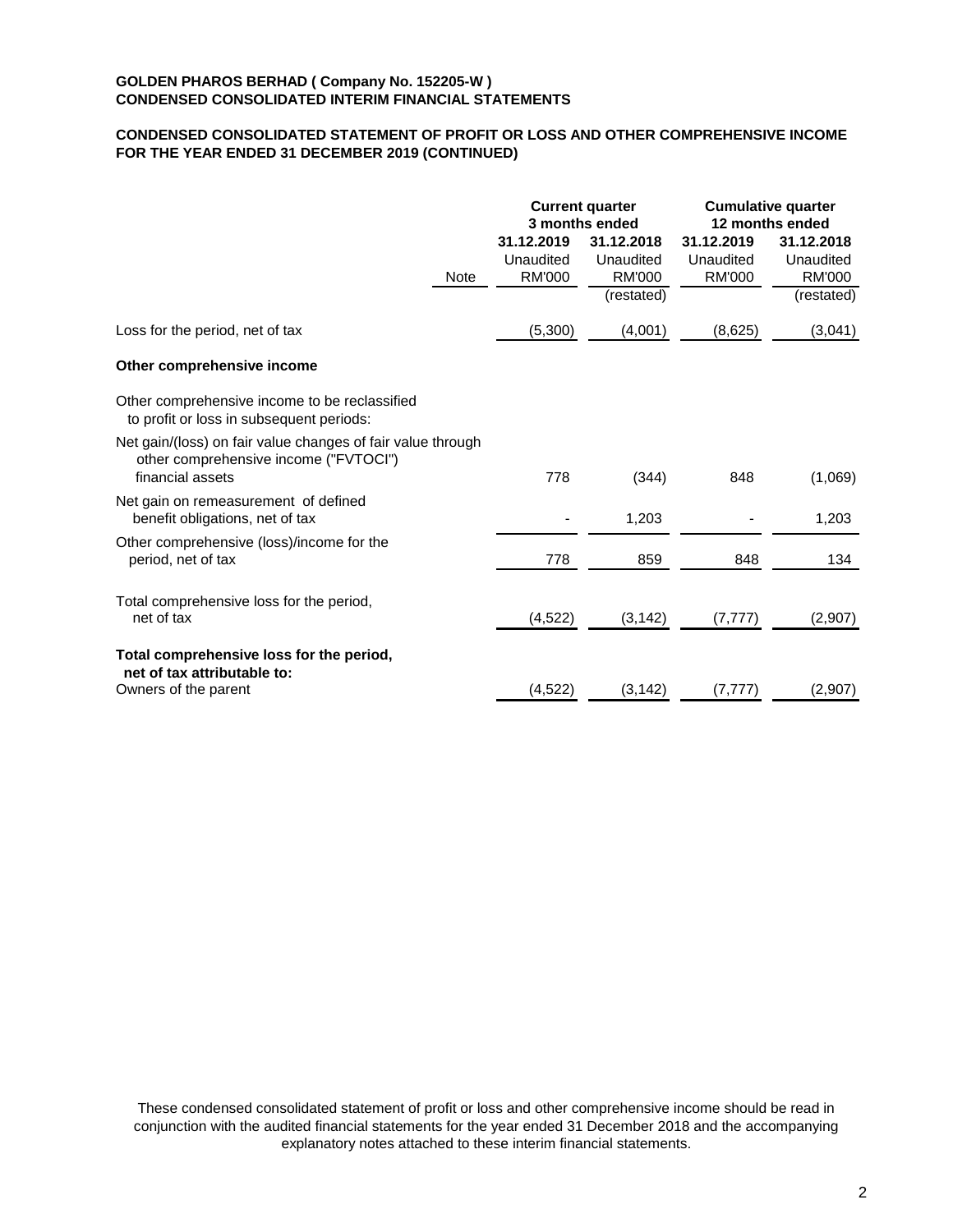# **CONDENSED CONSOLIDATED STATEMENT OF FINANCIAL POSITION AS AT 31 DECEMBER 2019**

|                                             |      | 31.12.2019    | 31.12.2018                  | 01.01.2018                  |
|---------------------------------------------|------|---------------|-----------------------------|-----------------------------|
|                                             |      | Unaudited     | Unaudited                   | Unaudited                   |
|                                             | Note | <b>RM'000</b> | <b>RM'000</b><br>(restated) | <b>RM'000</b><br>(restated) |
| <b>Assets</b>                               |      |               |                             |                             |
| <b>Non-current assets</b>                   |      |               |                             |                             |
| Property, plant and equipment               | 11   | 48,512        | 50,301                      | 52,687                      |
| Investment properties                       |      | 11,926        | 12,162                      | 12,395                      |
| Goodwill                                    | 12   |               |                             |                             |
| Intangible assets                           |      | 426           |                             |                             |
| Investment in associates                    |      | 3,894         | 3,748                       | 3,848                       |
| Deferred tax assets                         |      | 364           | 622                         | 789                         |
| Investment securities                       | 13   | 2,211         | 1,364                       | 2,434                       |
|                                             |      | 67,333        | 68,197                      | 72,153                      |
| <b>Current assets</b>                       |      |               |                             |                             |
| Inventories                                 |      | 6,497         | 7,936                       | 7,923                       |
| Trade and other receivables                 |      | 10,570        | 12,194                      | 13,268                      |
| Prepayment                                  |      | 4,897         | 4,304                       | 5,226                       |
| Tax recoverable                             |      | 1,820         | 1,745                       | 2,121                       |
| Cash and bank balances                      | 14   | 22,249        | 19,119                      | 11,413                      |
|                                             |      | 46,033        | 45,298                      | 39,951                      |
| <b>Total assets</b>                         |      | 113,366       | 113,495                     | 112,104                     |
| <b>Equity and liabilities</b>               |      |               |                             |                             |
| <b>Equity</b>                               |      |               |                             |                             |
| Share capital                               | 15   | 68,447        | 68,192                      | 67,898                      |
| Retained earnings                           |      | 15,749        | 26,111                      | 27,949                      |
| Other reserves                              |      | (20, 487)     | (21, 556)                   | (20, 521)                   |
| Equity attributable to owners of the parent |      | 63,709        | 72,747                      | 75,326                      |
| Non-controlling interest                    |      |               |                             | 29                          |
| <b>Total equity</b>                         |      | 63,709        | 72,747                      | 75,355                      |
| <b>Non-current liabilities</b>              |      |               |                             |                             |
| Retirement benefit obligations              |      | 7,673         | 7,368                       | 8,906                       |
| <b>Borrowings</b>                           | 16   | 9,816         | 1,271                       | 797                         |
|                                             |      | 17,489        | 8,639                       | 9,703                       |
| <b>Current liabilities</b>                  |      |               |                             |                             |
| Retirement benefit obligations              |      | 238           | 992                         | 400                         |
| Borrowings                                  | 16   | 2,528         | 496                         | 837                         |
| Trade and other payables                    |      | 29,402        | 30,621                      | 25,809                      |
|                                             |      | 32,168        | 32,109                      | 27,046                      |
| <b>Total liabilities</b>                    |      | 49,657        | 40,748                      | 36,749                      |
| <b>Total equity and liabilities</b>         |      | 113,366       | 113,495                     | 112,104                     |
|                                             |      |               |                             |                             |
| Net assets per share attributable to        |      |               |                             |                             |
| owners of the parent ("RM")                 |      | 0.47          | 0.54                        | 0.56                        |

These condensed consolidated statement of financial position should be read in conjunction with the audited financial statements for the year ended 31 December 2018 and the accompanying explanatory notes attached to these interim financial statements.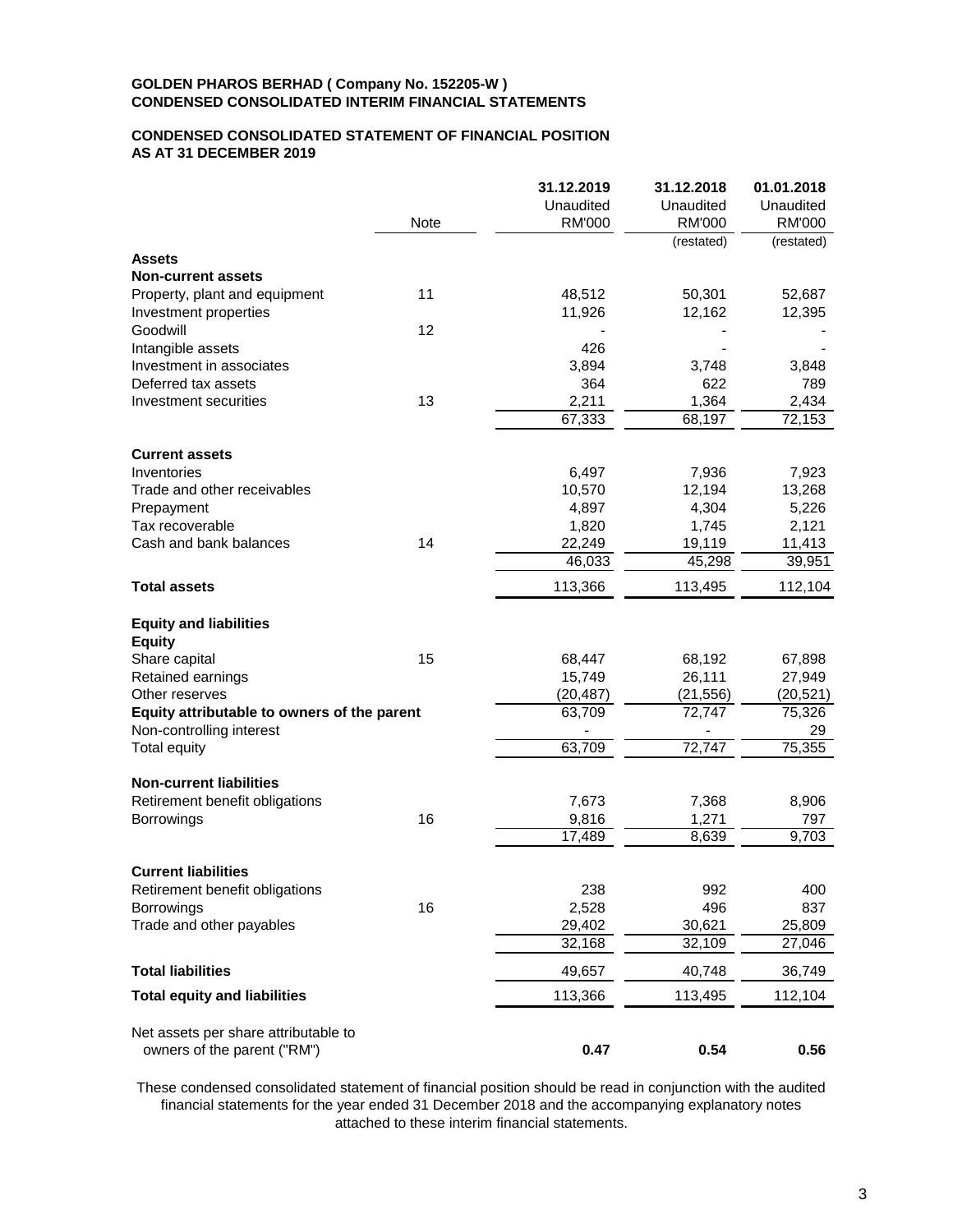#### **CONDENSED CONSOLIDATED STATEMENT OF CHANGES IN EQUITY FOR THE YEAR ENDED 31 DECEMBER 2019**

|                                                                                                                                  | Attributable to owners of the parent |                                          |                                                       |                                              |                                               |                                                                  |                                                       |                                                                |                                                  |
|----------------------------------------------------------------------------------------------------------------------------------|--------------------------------------|------------------------------------------|-------------------------------------------------------|----------------------------------------------|-----------------------------------------------|------------------------------------------------------------------|-------------------------------------------------------|----------------------------------------------------------------|--------------------------------------------------|
|                                                                                                                                  |                                      | Non-distributable Distributable          |                                                       |                                              |                                               | Non-distributable                                                |                                                       |                                                                |                                                  |
| <b>Note</b>                                                                                                                      | Equity,<br>total<br><b>RM'000</b>    | <b>Share</b><br>capital<br><b>RM'000</b> | <b>Total</b><br>retained<br>earnings<br><b>RM'000</b> | Other<br>reserves.<br>total<br><b>RM'000</b> | <b>Fair value</b><br>reserve<br><b>RM'000</b> | <b>Equity</b><br>contribution<br>from<br>owners<br><b>RM'000</b> | Reserve<br>arising<br>from<br>merger<br><b>RM'000</b> | <b>Employee</b><br>share<br>option<br>reserve<br><b>RM'000</b> | Non-<br>controlling<br>interest<br><b>RM'000</b> |
| Opening balance at 1 January 2019, as restated                                                                                   | 72,747                               | 68,192                                   | 26,111                                                | (21, 556)                                    | (134)                                         | 1,262                                                            | (22, 718)                                             | 34                                                             |                                                  |
| Loss for the period<br>Other comprehensive income                                                                                | (8,625)                              |                                          | (8,625)                                               |                                              | $\overline{a}$                                |                                                                  |                                                       |                                                                |                                                  |
| - Net gain on fair value changes of FVTOCI financial<br>assets                                                                   | 848                                  |                                          |                                                       | 848                                          | 848                                           |                                                                  |                                                       |                                                                |                                                  |
| Total comprehensive (loss)/income                                                                                                | (7, 777)                             | $\blacksquare$                           | (8,625)                                               | 848                                          | 848                                           | $\overline{\phantom{a}}$                                         |                                                       | $\overline{a}$                                                 | $\sim$                                           |
| Transaction with owners<br>- Issuance of ordinary share: Exercise of ESGS<br>- Share-based payment under the LTIP- Grant of ESOS | 255<br>221                           | 255                                      |                                                       | $\overline{\phantom{a}}$<br>221              |                                               |                                                                  |                                                       | 221                                                            |                                                  |
| - Dividend                                                                                                                       | (1,737)                              |                                          | (1,737)                                               |                                              |                                               |                                                                  |                                                       |                                                                |                                                  |
| Total transaction with owners                                                                                                    | (1,261)                              | 255                                      | (1,737)                                               | 221                                          |                                               | $\overline{\phantom{a}}$                                         | $\overline{\phantom{a}}$                              | 221                                                            |                                                  |
| Closing balance at 31 December 2019                                                                                              | 63,709                               | 68,447                                   | 15,749                                                | (20, 487)                                    | 714                                           | 1,262                                                            | (22, 718)                                             | 34                                                             |                                                  |
| Opening balance at 1 January 2018, as previously stated<br>- Prior year adjustments                                              | 74,357<br>998                        | 67,898                                   | 26,951<br>998                                         | (20, 521)                                    | 935                                           | 1,262                                                            | (22, 718)                                             |                                                                | 29                                               |
| As at 1 January 2018, as restated                                                                                                | 75,355                               | 67,898                                   | 27,949                                                | (20, 521)                                    | 935                                           | 1,262                                                            | (22, 718)                                             |                                                                | 29                                               |
| Profit for the period<br>Other comprehensive loss                                                                                | (3,041)                              |                                          | (3,041)                                               |                                              |                                               |                                                                  |                                                       |                                                                |                                                  |
| - Net loss on fair value changes of FVTOCI financial<br>assets                                                                   | (1,069)                              |                                          |                                                       | (1,069)                                      | (1,069)                                       |                                                                  |                                                       |                                                                |                                                  |
| - Net gain on remeasurement on defined benefit obligations                                                                       | 1,203                                |                                          | 1,203                                                 |                                              |                                               |                                                                  |                                                       |                                                                |                                                  |
| Total comprehensive income/(loss)                                                                                                | (2,907)                              | $\blacksquare$                           | (1,838)                                               | (1,069)                                      | (1,069)                                       | $\sim$                                                           | $\overline{a}$                                        |                                                                |                                                  |
| Transaction with owners                                                                                                          |                                      |                                          |                                                       |                                              |                                               |                                                                  |                                                       |                                                                |                                                  |
| - Issuance of ordinary share: Exercise of ESGS                                                                                   | 294                                  | 294                                      |                                                       |                                              |                                               |                                                                  |                                                       |                                                                |                                                  |
| - Share-based payment under the LTIP- Grant of ESOS                                                                              | 34                                   |                                          |                                                       | 34                                           |                                               |                                                                  |                                                       | 34                                                             |                                                  |
| - Acquisition of non-controlling interest                                                                                        | (29)                                 | $\overline{\phantom{a}}$                 |                                                       | $\overline{\phantom{a}}$                     | $\overline{\phantom{a}}$                      |                                                                  |                                                       |                                                                | (29)                                             |
| Total transaction with owners                                                                                                    | 299                                  | 294                                      |                                                       | 34                                           |                                               |                                                                  |                                                       | 34                                                             | (29)                                             |
| Closing balance at 31 December 2018                                                                                              | 72,747                               | 68,192                                   | 26,111                                                | (21, 556)                                    | (134)                                         | 1.262                                                            | (22, 718)                                             | $\overline{34}$                                                | $\sim$                                           |

These condensed consolidated statement of changes in equity should be read in conjunction with the audited financial statements for the year ended 31 December 2018 and the accompanying explanatory notes attached to these interim financial statements.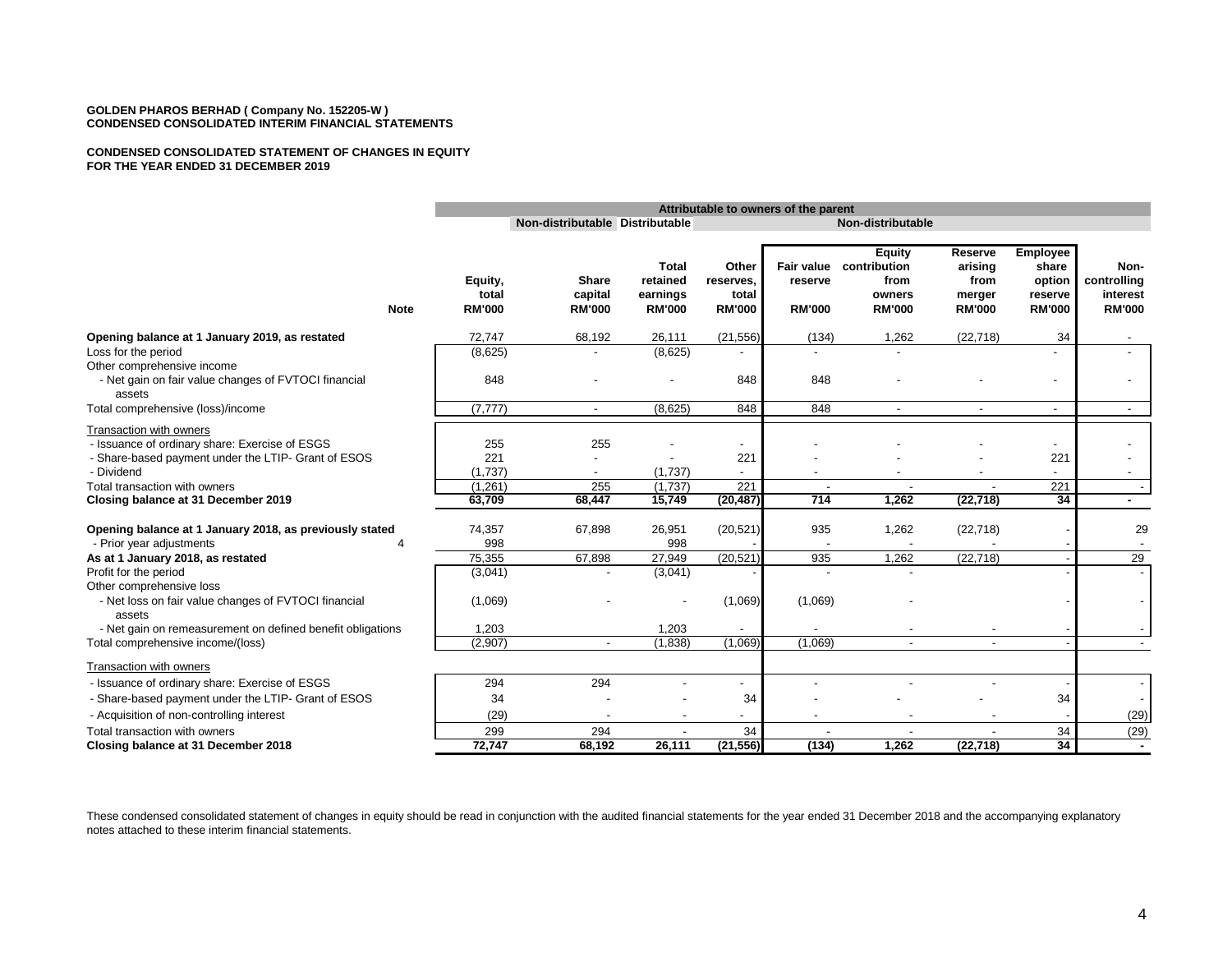**CONDENSED CONSOLIDATED STATEMENT OF CASH FLOWS FOR THE YEAR ENDED 31 DECEMBER 2019**

|                                                                                                    | Note   | 31.12.2019<br>Unaudited<br>RM'000 | 31.12.2018<br>Unaudited<br><b>RM'000</b> |
|----------------------------------------------------------------------------------------------------|--------|-----------------------------------|------------------------------------------|
| <b>Operating activities</b>                                                                        |        |                                   | (restated)                               |
| Profit before tax                                                                                  |        | (8,002)                           | (2, 448)                                 |
| Adjustments for:                                                                                   |        |                                   |                                          |
| Interest income                                                                                    | 7      | (425)                             | (366)                                    |
| Dividend income                                                                                    | 7      | (35)                              | (67)                                     |
| Interest expenses                                                                                  | 7      | 350                               | 141                                      |
| Gain on disposal of property, plant and equipment<br>Depreciation of property, plant and equipment | 7<br>7 | (10)<br>3,470                     | (43)<br>3,566                            |
| Depreciation of investment properties                                                              | 7      | 233                               | 233                                      |
| Property, plant and equipment written off                                                          | 7      | 1                                 | 87                                       |
| Reversal of allowance for impairment of trade and                                                  |        |                                   |                                          |
| other receivables                                                                                  | 7      | (20)                              | (5)                                      |
| Inventories written off                                                                            | 7      | 57                                |                                          |
| Share based payment under the LTIP                                                                 |        |                                   |                                          |
| - Exercise of ESGS                                                                                 | 7      | 255                               | 294                                      |
| - Grant of ESOS                                                                                    | 7      | 221                               | 34                                       |
| Share of results of an associate                                                                   | 7      | (146)                             | 100                                      |
| Provision for retirement benefits obligations                                                      | 7      | 803                               | 1,109                                    |
| Provision for short-term accumulating<br>compensated absences                                      | 7      | 94                                | 94                                       |
| Total adjustments                                                                                  |        | 4,848                             | 5,177                                    |
| Operating cash flows before changes in working capital                                             |        | (3, 154)                          | 2,729                                    |
| Changes in working capital                                                                         |        |                                   |                                          |
| Decrease/(increase) in inventory                                                                   |        | 1,382                             | (13)                                     |
| (Increase)/decrease in trade and other receivables                                                 |        | 437                               | 1,717                                    |
| (Decrease)/increase in trade and other payables                                                    |        | (404)                             | 4,603                                    |
| Total changes in working capital                                                                   |        | 1,415                             | 6,307                                    |
| Interest paid                                                                                      |        | (319)                             | (133)                                    |
| Income taxes paid                                                                                  |        | (1, 354)                          | (377)                                    |
| Retirement benefit obligations paid                                                                |        | (1,254)                           | (514)                                    |
| Total changes in working capital                                                                   |        | (2,927)                           | (1,024)                                  |
| Net cash flows (used in)/from operating activities                                                 |        | (4,666)                           | 8,012                                    |
| <b>Investing activities</b>                                                                        |        |                                   |                                          |
| Purchase of property, plant and equipment                                                          | 11     | (1,262)                           | (998)                                    |
| Proceeds from disposal of property, plant and equipment                                            |        | 57                                | 190                                      |
| Placement of deposit with licensed bank                                                            |        | (200)                             |                                          |
| Withdrawal of deposit with licensed bank                                                           |        |                                   | 12                                       |
| Net cash outflow on acquisition of a subsidiary                                                    |        |                                   | (29)                                     |
| Interest received                                                                                  |        | 394                               | 366                                      |
| Dividend paid                                                                                      |        | (1,737)                           | $\blacksquare$                           |
| Dividend received                                                                                  |        | 35                                | 67                                       |
| Net cash flows used in investing activities                                                        |        | (2,713)                           | (392)                                    |
| <b>Financing activities</b>                                                                        |        |                                   |                                          |
| Drawdown from borrowings                                                                           |        | 9,545                             | 1,435                                    |
| Repayment of borrowings                                                                            |        | (592)                             | (1, 337)                                 |
| Net cash flows from financing activities                                                           |        | 8,953                             | 98                                       |
| Net increase in cash and cash equivalents                                                          |        | 1,574                             | 7,718                                    |
| Cash and cash equivalents at 1 January                                                             |        | 18,079                            | 10,361                                   |
| Cash and cash equivalents at 31 December                                                           |        | 19,653                            | 18,079                                   |

**12 months ended**

These condensed consolidated statement of cash flows should be read in conjunction with the audited financial statements for the year ended 31 December 2018 and the accompanying explanatory notes attached to these interim financial statements.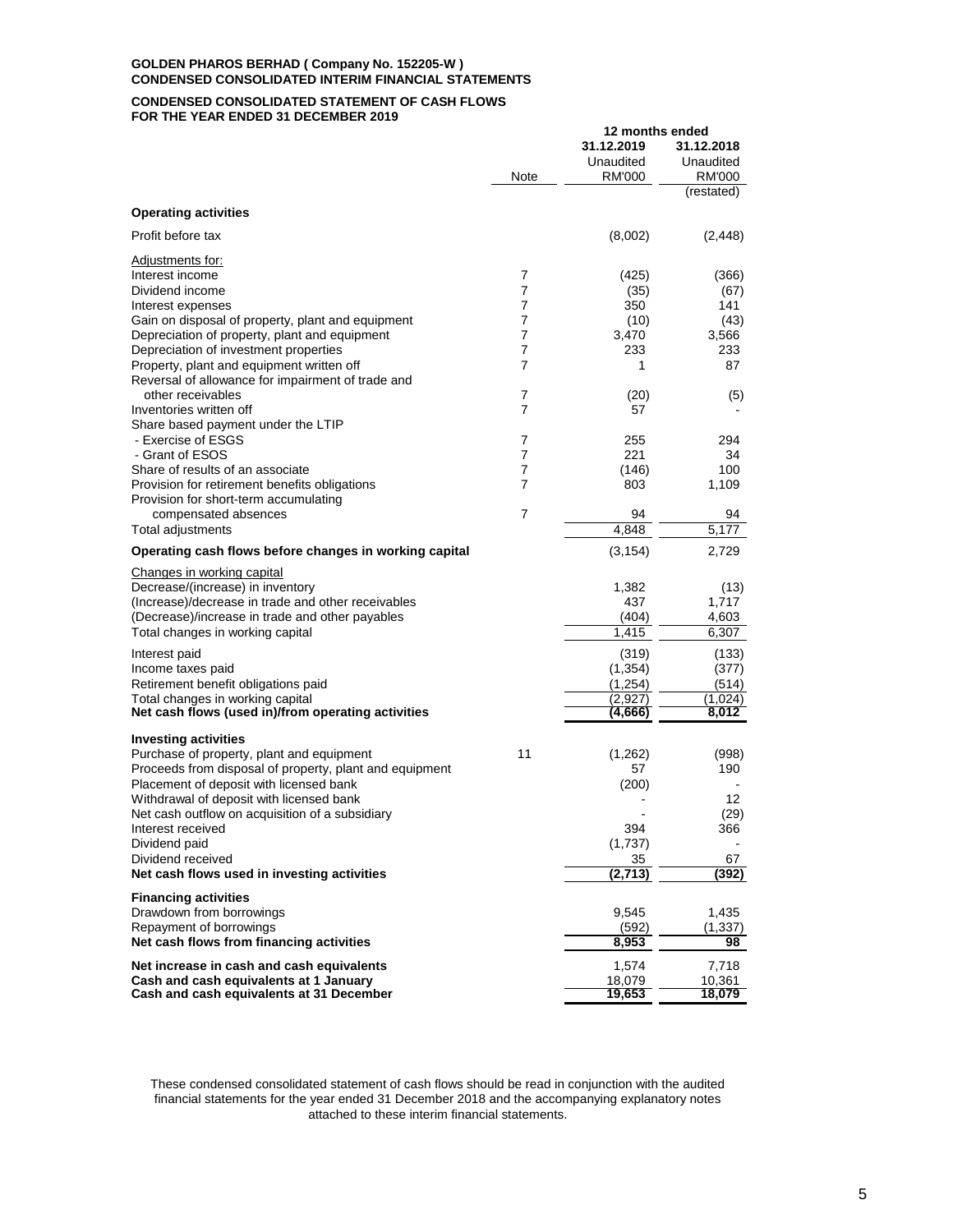#### **1. Corporate information**

Golden Pharos Berhad is a public limited liability company incorporated and domiciled in Malaysia, and is listed on Bursa Malaysia Securities Berhad.

# **2. Basis of preparation**

The condensed financial statements are unaudited and have been prepared in accordance with IAS 34, MFRS 134, *Interim Financial Reporting* and paragraph 9.22 of Bursa Malaysia Securities Berhad's Main Market Listing Requirements. They should also be read in conjunction with the financial statements of the Group for the year ended 31 December 2018 and the accompanying notes attached to the unaudited condensed consolidated financial statements.

### **3. Significant accounting policies**

The significant accounting policies adopted are consistent with those of the audited financial statements for the year ended 31 December 2018, except for the adoption of the following new and amended MFRSs and IC Interpretation which are applicable to its financial statements and are relevant to its operations:-

On 1 January 2019, the Group adopted the following new and amended MFRSs and IC Interpretation mandatory for annual periods beginning on or after 1 January 2019:

| <b>Description</b>                                                           | <b>Effective for</b><br>annual<br>periods<br>beginning on<br>or after |
|------------------------------------------------------------------------------|-----------------------------------------------------------------------|
| MFRS 9 Prepayment Features with Negative Compensation (Amendments to MFRS 9) | 1 January 2019                                                        |
| MFRS 16 Leases                                                               | 1 January 2019                                                        |
| MFRS 128 Long-term Interests in Associates and Joint Venture                 |                                                                       |
| (Amendments to MFRS 128)                                                     | 1 January 2019                                                        |
| Annual Improvements to MFRS 2015 - 2017 Cycle                                | 1 January 2019                                                        |
| - Amendments to MFRS 3 Business Combinations: Previously held                |                                                                       |
| interest in a joint operation                                                | 1 January 2019                                                        |
| - Amendments to MFRS 11 Joint Arrangements: Previously held                  |                                                                       |
| interest in a joint operation                                                | 1 January 2019                                                        |
| - Amendments to MFRS 112 Income Taxes: Income tax consequences               |                                                                       |
| of payments on financial instruments classified as equity                    | 1 January 2019                                                        |
| - Amendments to MFRS 123 Borrowing Costs: Borrowing costs                    |                                                                       |
| eligible for capitalisation                                                  | 1 January 2019                                                        |
| IC Interpretation 23 Uncertainty over Income Tax Treatments                  | 1 January 2019                                                        |

The initial application of the abovementioned standards and interpretations did not have any material impact to the financial statements of the Group except as discussed in below:

# **MFRS 16 Leases**

MFRS 16 will replaces MFRS 117 *Leases* , IC Interpretation 4 *Determining whether an Arrangement contains a Lease* , IC Interpretation 115 *Operating Lease-Incentives* and IC Interpretation 127 *Evaluating the Substance of Transactions Involving the Legal Form of a Lease* . MFRS 16 sets out the principles for the recognition, measurement, presentation and disclosure of leases and requires lessees to account for all leases under a single on-balance sheet model similar to the accounting for finance leases under MFRS 117.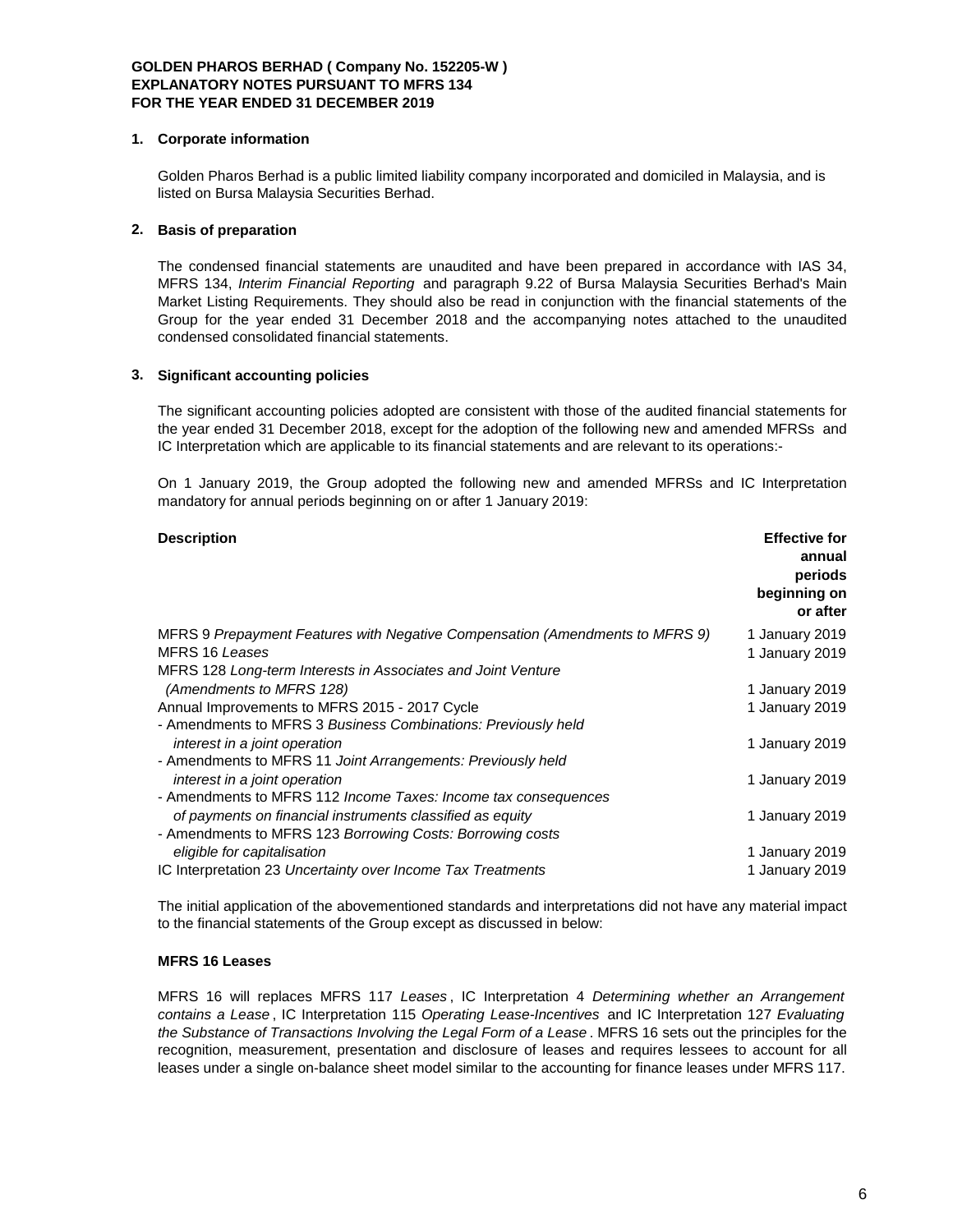#### **3. Significant accounting policies (continued)**

# **MFRS 16 Leases (continued)**

At the commencement date of a lease, a lessee will recognise a liability to make lease payments and an asset representing the right to use the underlying asset during the lease term. The right-of-use asset is initially measured at cost and subsequently measured at cost (subject to certain exceptions), less accumulated depreciation and impairment losses, adjusted for any remeasurement of the lease liability. The lease liability is initially measured at present value of the lease payments that are not paid at that date. Subsequently, the lease liability is adjusted for interest and lease payments, as well as the impact of lease modifications.

Classification of cash flows will also be affected as operating lease payments under MFRS 117 are presented as operating cash flows, whereas under MFRS 16, the lease payments will be split into a principal (which will be presented as financing cash flows) and an interest portion (which will be presented as operating cash flows).

Lessor accounting under MFRS 16 is substantially the same as the accounting under MFRS 117. Lessors will continue to classify all leases using the same classification principle as in MFRS 117 and distinguish between two types of leases: operating and finance leases. MFRS 16 also requires lessees and lessors to make more extensive disclosures than under MFRS 117.

The application of this standard did not have impact on the Group's financial statements.

### **4. Reclassification and prior year adjustment**

#### **A. Reassessment of investment in associate.**

The prior year adjustment are in respect of share of profit of associates and dividend income from investment in associates that were omitted in prior years. The adjustment of prior year adjustment are disclosed in Note 4 (i) to Note 4 (v)

#### **B. Prior year adjustments on the realisation of unrealised profit or loss**

The prior year adjustment are in respect of realisation of inter-company transaction profit that were omitted in prior years. The adjustment of prior year adjustment are disclosed in Note 4 (i) to Note 4 (v).

#### **C. Prior year adjustment on revenue**

The prior year adjustment are in respect of over-recognition on revenue in prior years. The adjustment of prior year adjustment are disclosed in Note 4 (i) to Note 4 (v).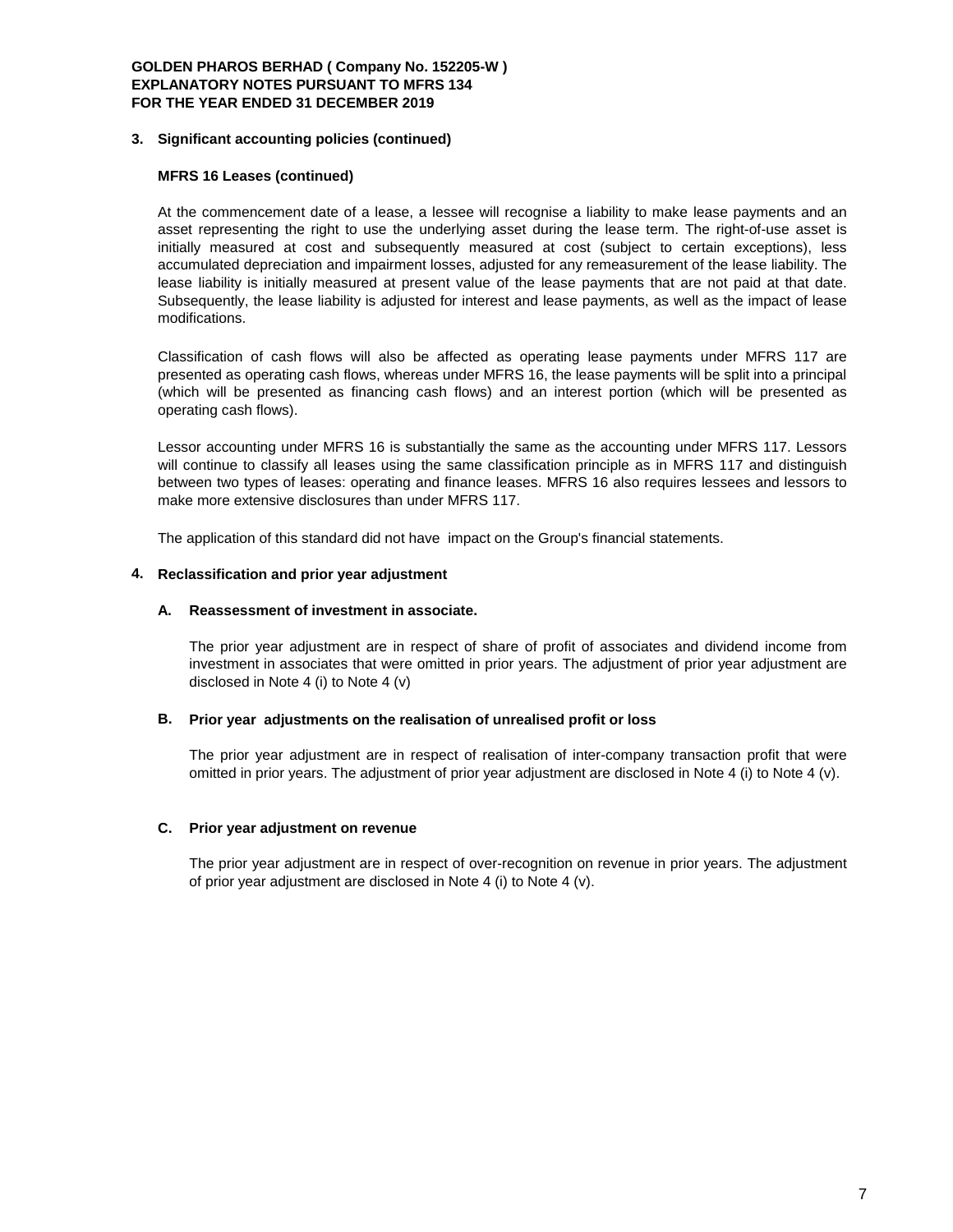# **4. Reclassification and prior year adjustment(continued)**

**(i) Reconciliation adjustments to the consolidated statement of financial position as at 31 December 2018.**

|                                            | 2018<br>As<br>previously |                              |               |                                          | 2018                         |
|--------------------------------------------|--------------------------|------------------------------|---------------|------------------------------------------|------------------------------|
|                                            | stated<br><b>RM'000</b>  | Note $4(A)$<br><b>RM'000</b> | <b>RM'000</b> | Note $4(B)$ Note $4(C)$<br><b>RM'000</b> | As restated<br><b>RM'000</b> |
| <b>Assets</b><br><b>Non-current assets</b> |                          |                              |               |                                          |                              |
| Property, plant and equipment              | 50,301                   |                              |               |                                          | 50,301                       |
| Investment properties                      | 12,162                   |                              |               |                                          | 12,162                       |
| Goodwill                                   |                          |                              |               |                                          |                              |
| Investment in associates                   | 2,548                    | 1,200                        |               |                                          | 3,748                        |
| Deferred tax assets                        | 1,064                    |                              | (442)         |                                          | 622                          |
| Investment securities                      | 1,364                    |                              |               |                                          | 1,364                        |
|                                            | 67,439                   |                              |               |                                          | 68,197                       |
| <b>Current assets</b>                      |                          |                              |               |                                          |                              |
| Inventories                                | 7,326                    |                              |               | 610                                      | 7,936                        |
| Trade and other receivables                | 12,662                   |                              |               | (468)                                    | 12,194                       |
| Prepayment                                 | 4,304                    |                              |               |                                          | 4,304                        |
| Tax recoverable                            | 932                      |                              | (80)          | 893                                      | 1,745                        |
| Cash and bank balances                     | 18,812                   |                              | 307           |                                          | 19,119                       |
|                                            | 44,036                   |                              |               |                                          | 45,298                       |
| <b>Total assets</b>                        | 111,475                  |                              |               |                                          | 113,495                      |
| <b>Equity and liabilities</b>              |                          |                              |               |                                          |                              |
| <b>Equity</b>                              |                          |                              |               |                                          |                              |
| Share capital                              | 68,192                   |                              |               |                                          | 68,192                       |
| Retained earnings                          | 29,005                   | 1,200                        | (1, 194)      | (2,900)                                  | 26,111                       |
| Other reserves                             | (21, 556)                |                              |               |                                          | (21, 556)                    |
| <b>Total equity</b>                        | 75,641                   |                              |               |                                          | 72,747                       |
| <b>Non-current liabilities</b>             |                          |                              |               |                                          |                              |
| Retirement benefit obligations             | 7,368                    |                              |               |                                          | 7,368                        |
| Borrowings                                 | 1,271                    |                              |               |                                          | 1,271                        |
|                                            | 8,639                    |                              |               |                                          | 8,639                        |
| <b>Current liabilities</b>                 |                          |                              |               |                                          |                              |
| Retirement benefit obligations             | 992                      |                              |               |                                          | 992                          |
| Borrowings                                 | 496                      |                              |               |                                          | 496                          |
| Trade and other payables                   | 25,707                   |                              | 1,195         | 3,719                                    | 30,621                       |
|                                            | 27,195                   |                              |               |                                          | 32,109                       |
| <b>Total liabilities</b>                   | 35,834                   |                              |               |                                          | 40,748                       |
| <b>Total equity and liabilities</b>        | 111,475                  |                              |               |                                          | 113,495                      |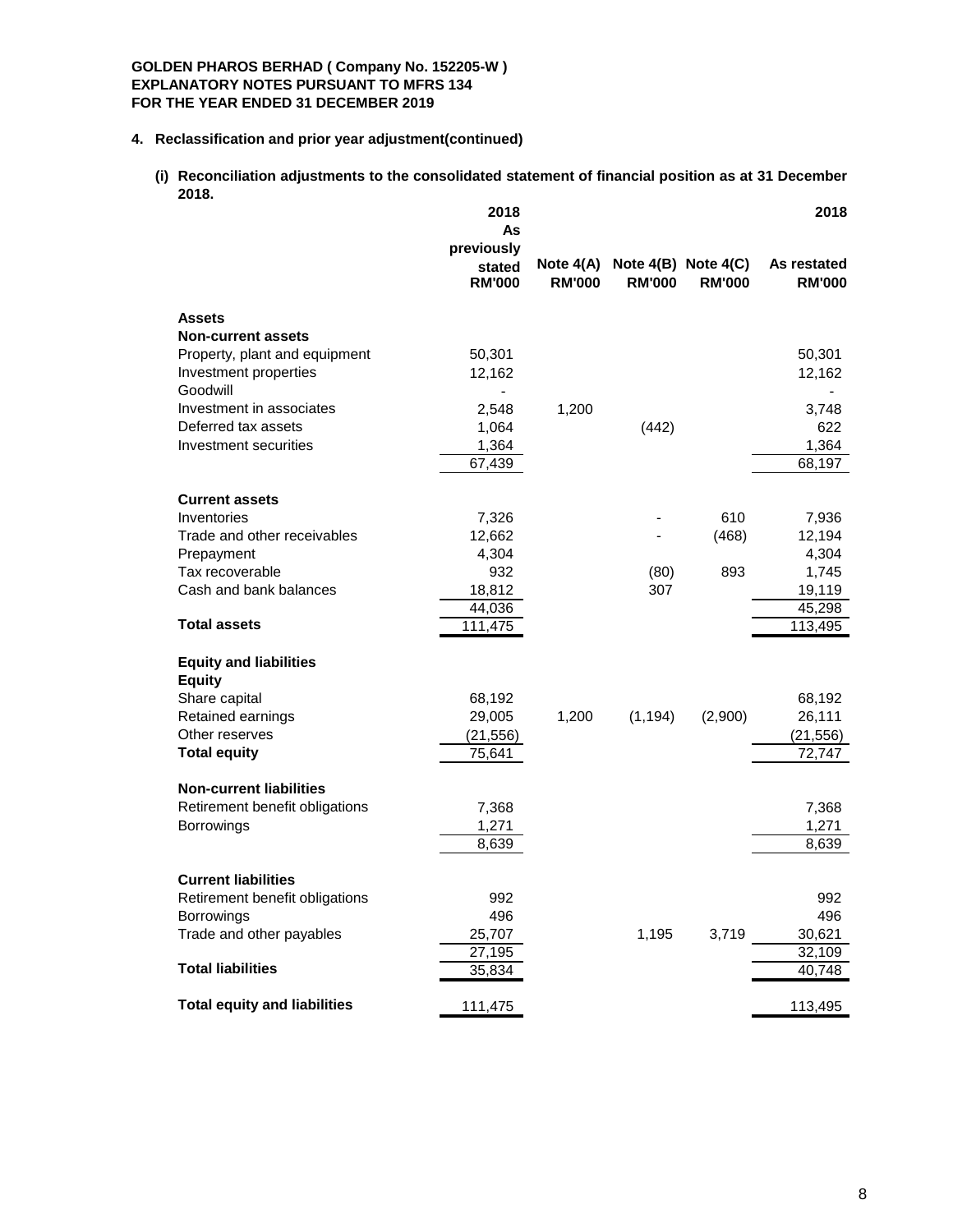# **4. Reclassification and prior year adjustment(continued)**

**(ii) Reconciliation adjustments to the consolidated statement of financial position as at 1 January 2018.**

|                                                       | 01.01.2018<br>As<br>previously |               |                                     |               | 01.01.2018    |
|-------------------------------------------------------|--------------------------------|---------------|-------------------------------------|---------------|---------------|
|                                                       | stated                         |               | Note $4(A)$ Note $4(B)$ Note $4(C)$ |               | As restated   |
| <b>Assets</b>                                         | <b>RM'000</b>                  | <b>RM'000</b> | <b>RM'000</b>                       | <b>RM'000</b> | <b>RM'000</b> |
| <b>Non-current assets</b>                             |                                |               |                                     |               |               |
| Property, plant and equipment                         | 52,687                         |               |                                     |               | 52,687        |
| Investment properties                                 | 12,395                         |               |                                     |               | 12,395        |
| Goodwill                                              |                                |               |                                     |               |               |
| Investment in associates                              | 2,198                          | 1,650         |                                     |               | 3,848         |
| Deferred tax assets                                   | 789                            |               |                                     |               | 789           |
| Investment securities                                 | 2,434                          |               |                                     |               | 2,434         |
|                                                       | 70,503                         |               |                                     |               | 72,153        |
| <b>Current assets</b>                                 |                                |               |                                     |               |               |
| Inventories                                           | 7,565                          |               |                                     | 358           | 7,923         |
| Trade and other receivables                           | 13,740                         |               |                                     | (472)         | 13,268        |
| Prepayment                                            | 5,226                          |               |                                     |               | 5,226         |
| Tax recoverable                                       | 2,121                          |               |                                     |               | 2,121         |
| Cash and bank balances                                | 11,413                         |               |                                     |               | 11,413        |
|                                                       | 40,065                         |               |                                     |               | 39,951        |
| <b>Total assets</b>                                   | 110,568                        |               |                                     |               | 112,104       |
| <b>Equity and liabilities</b><br><b>Equity</b>        |                                |               |                                     |               |               |
| Share capital                                         | 67,898                         |               |                                     |               | 67,898        |
| Retained earnings                                     | 26,951                         | 1,650         | (538)                               | (114)         | 27,949        |
| Other reserves                                        | (20, 521)                      |               |                                     |               | (20, 521)     |
| <b>Equity attributable to owners</b><br>of the parent | 74,328                         |               |                                     |               | 75,326        |
| Non-controlling interest                              | 29                             |               |                                     |               | 29            |
|                                                       | 74,357                         |               |                                     |               | 75,355        |
| <b>Non-current liabilities</b>                        |                                |               |                                     |               |               |
| Retirement benefit obligations                        | 8,906                          |               |                                     |               | 8,906         |
| Borrowings                                            | 797                            |               |                                     |               | 797           |
|                                                       | 9,703                          |               |                                     |               | 9,703         |
| <b>Current liabilities</b>                            |                                |               |                                     |               |               |
| Retirement benefit obligations                        | 400                            |               |                                     |               | 400           |
| Borrowings                                            | 837                            |               |                                     |               | 837           |
| Trade and other payables                              | 25,271                         |               | 538                                 |               | 25,809        |
|                                                       | 26,508                         |               |                                     |               | 27,046        |
| <b>Total liabilities</b>                              | 36,211                         |               |                                     |               | 36,749        |
| <b>Total equity and liabilities</b>                   | 110,568                        |               |                                     |               | 112,104       |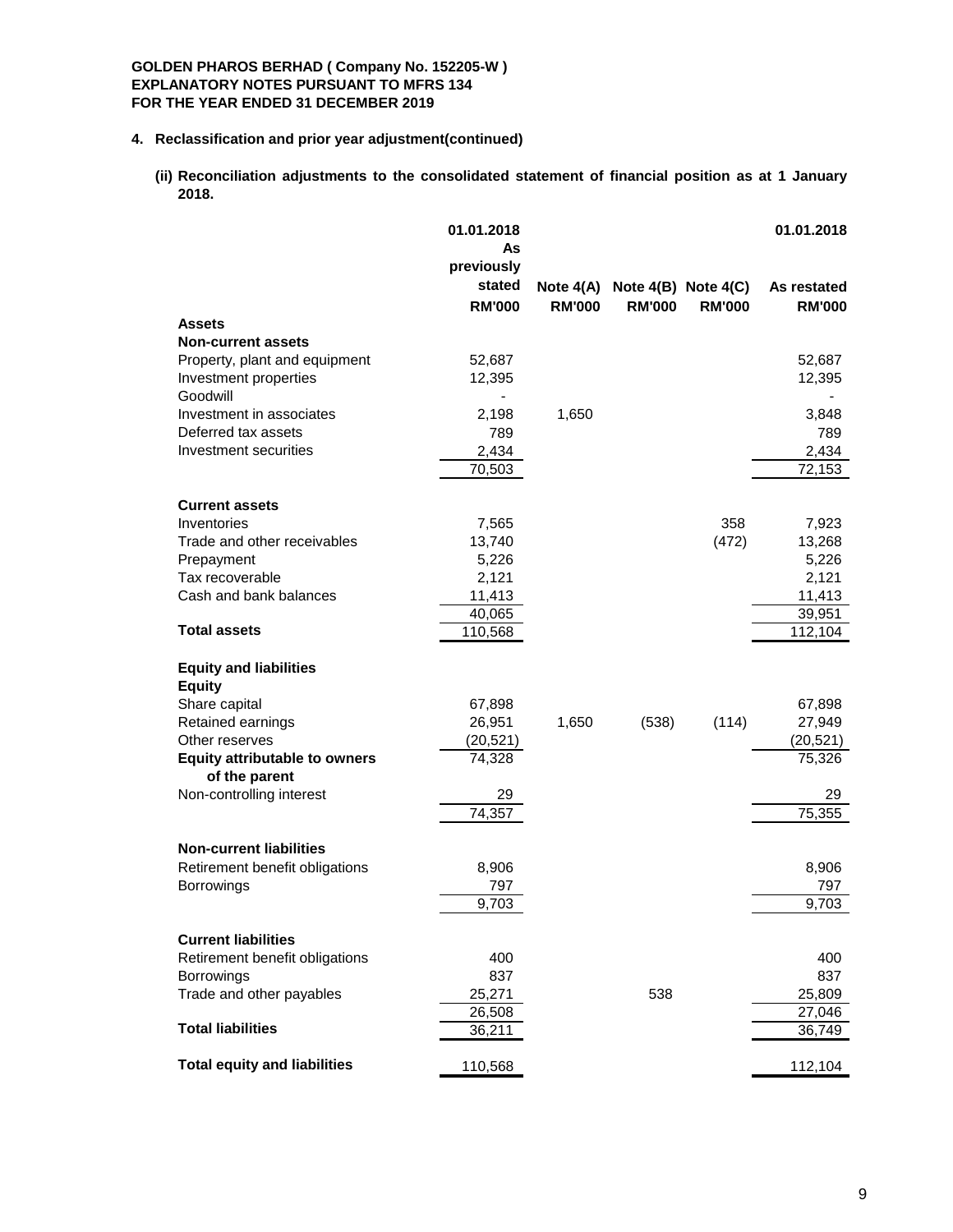# **4. Reclassification and prior year adjustment(continued)**

**(iii) Reconciliation adjustment to the consolidated statement of profit and loss and other comprehensive income for the year ended 31 December 2018.**

|                                                                                                   | 31.12.2018<br>As<br>previously |               |                                                |               | 31.12.2018                   |
|---------------------------------------------------------------------------------------------------|--------------------------------|---------------|------------------------------------------------|---------------|------------------------------|
|                                                                                                   | stated<br><b>RM'000</b>        | <b>RM'000</b> | Note 4(A) Note 4(B) Note 4(C)<br><b>RM'000</b> | <b>RM'000</b> | As restated<br><b>RM'000</b> |
| Revenue                                                                                           | 74,118                         |               |                                                | (3,931)       | 70,187                       |
| Cost of sales                                                                                     | (56,031)                       |               | (51)                                           | 252           | (55, 830)                    |
| <b>Gross profit</b>                                                                               | 18,087                         |               |                                                |               | 14,357                       |
| Other operating income                                                                            | 746                            |               |                                                |               | 746                          |
| Administrative expenses                                                                           | (15, 423)                      |               | $\overline{2}$                                 |               | (15, 421)                    |
| Other operating expenses                                                                          | (1,804)                        |               | (85)                                           |               | (1,889)                      |
| Share of result of associate                                                                      | 350                            | (450)         |                                                |               | (100)                        |
| <b>Operating profit/(loss)</b>                                                                    | 1,956                          |               |                                                |               | (2,307)                      |
| Finance costs                                                                                     | (141)                          |               |                                                |               | (141)                        |
| (Loss)/profit before taxation                                                                     | 1,815                          |               |                                                |               | (2, 448)                     |
| Income tax expense                                                                                | (1, 302)                       |               | (184)                                          | 893           | (593)                        |
| Profit/(loss) for the period                                                                      | 513                            |               |                                                |               | (3,041)                      |
| Other comprehensive income:                                                                       |                                |               |                                                |               |                              |
| Net gain/(loss) on fair value changes<br>of fair value through<br>comprehensive income ("FVTOCI") |                                |               |                                                |               |                              |
| financial assets                                                                                  | (1,069)                        |               |                                                |               | (1,069)                      |
| Net gain on remeasurement of defined<br>benefit obligations                                       | 1,541                          |               | (338)                                          |               | 1,203                        |
| Other comprehensive (loss)/income<br>for the period, net of tax                                   | 472                            |               |                                                |               | 134                          |
| Total comprehensive (loss)/income for<br>for the period, net of tax                               | 985                            |               |                                                |               | (2,907)                      |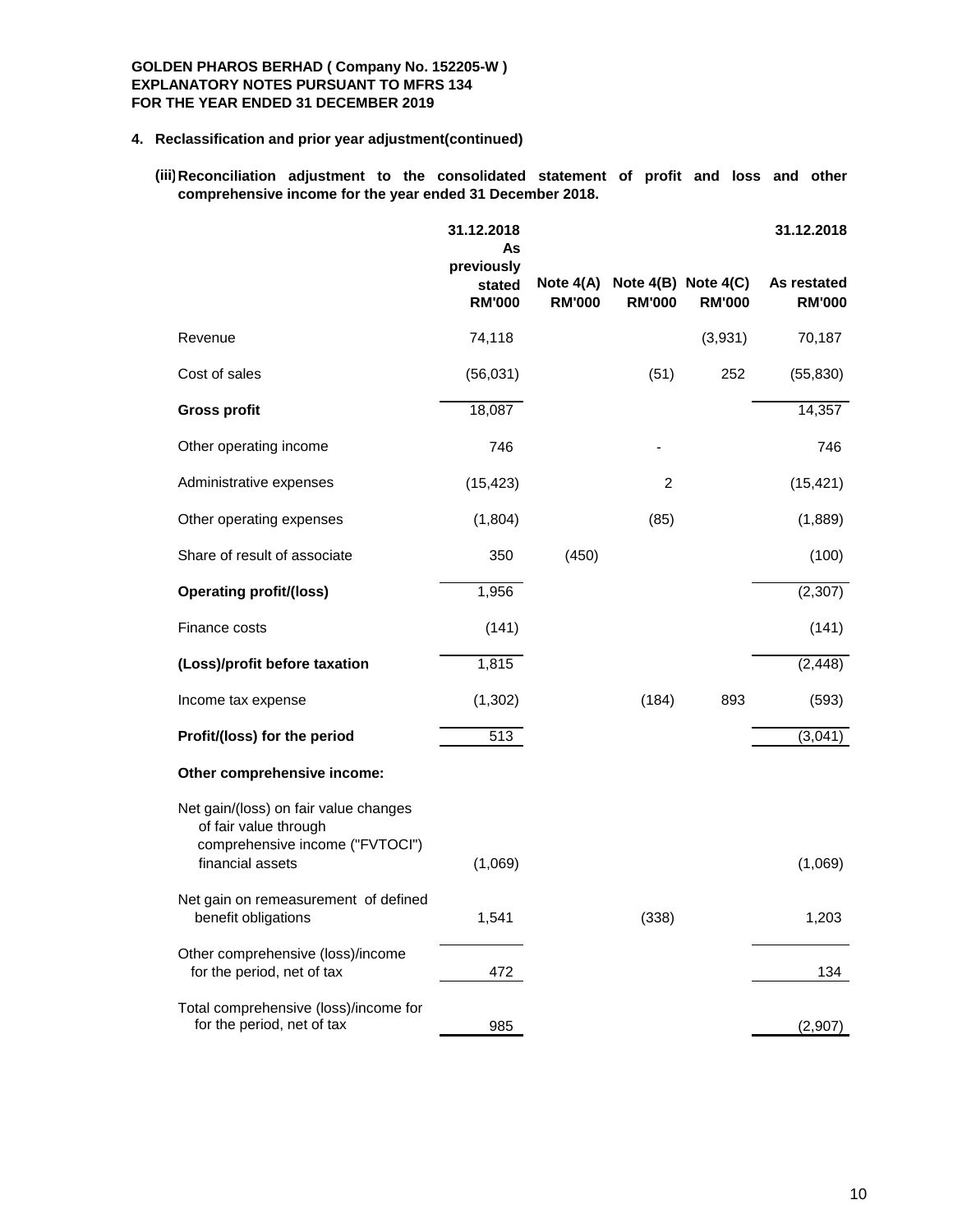# **4. Reclassification and prior year adjustment(continued)**

# **(iv Reconciliation adjustment to the consolidated statement of changes in equity for the financial year ended 31 December 2018 and 1 January 2018.**

The above changes affected retained earnings as follows:

|                                         | 31.12.201<br><b>RM'000</b> | 1.1.2018<br><b>RM'000</b> |
|-----------------------------------------|----------------------------|---------------------------|
| Decrease in investment in associates    | 1,200                      | 1,650                     |
| Decrease in deferred tax assets         | (442)                      |                           |
| Increase in inventories                 | 610                        | 358                       |
| Decrease in trade and other receivables | (468)                      | (472)                     |
| Decrease in tax recoverable             | 813                        |                           |
| Increase in trade and other payables    | (4,914)                    | (538)                     |
| Increase in cash and bank balances      | 307                        |                           |
| Decrease in retained earnings           | (2,894)                    | 998                       |

# **(v) Reconciliation adjustment to the consolidated statement of cash flows for the financial year ended 31 December 2018.**

|                                                                                             | 31.12.2018<br>As                      |                              |               |                                          | 31.12.2018                   |
|---------------------------------------------------------------------------------------------|---------------------------------------|------------------------------|---------------|------------------------------------------|------------------------------|
|                                                                                             | previously<br>stated<br><b>RM'000</b> | Note $4(A)$<br><b>RM'000</b> | <b>RM'000</b> | Note $4(B)$ Note $4(C)$<br><b>RM'000</b> | As restated<br><b>RM'000</b> |
| Profit before tax<br>Share of results of an associate<br><u>Changes in working capital:</u> | 1,815<br>(350)                        | (450)<br>450                 | (346)         | (3, 467)                                 | (2, 448)<br>100              |
| Decrease/(increase) in inventories<br>Decrease in trade and other                           | 239                                   |                              |               | (252)                                    | (13)                         |
| receivables<br>Increase in trade and other                                                  | 583                                   |                              |               | 212                                      | 795                          |
| payables<br>Other operating activities                                                      | 442<br>4,976                          |                              | 441           | 3,719                                    | 4,602<br>4,976               |
| Net cash generating from operating<br>activities                                            | 7,705                                 |                              |               |                                          | 8,012                        |
| Net cash used in investing activities<br>Net cash generating from financing                 | (392)                                 |                              |               |                                          | (392)                        |
| activities<br>Net increase in cash and cash                                                 | 98<br>7,411                           |                              |               |                                          | 98<br>7,718                  |
| equivalent<br>Cash and cash equivalent at 1 January                                         | 10,361                                |                              |               |                                          | 10,361                       |
| Cash and cash equivalent<br>at 31 December                                                  | 17,772                                |                              |               |                                          | 18,079                       |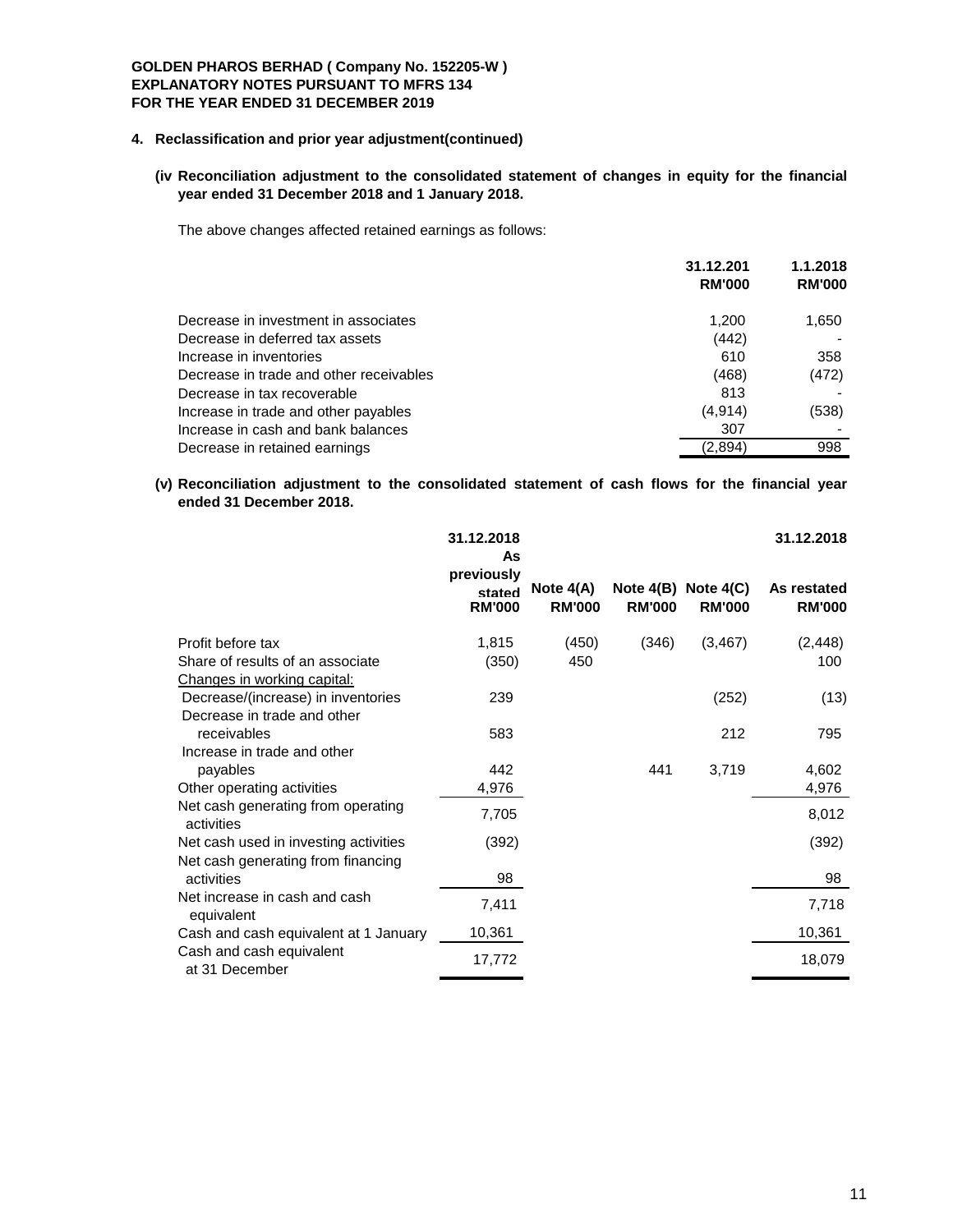#### **5. Changes in estimates**

There were no significant changes in estimates that have had a material effect in the current interim results.

## **6. Seasonality of operations**

During the quarter under review, the Group's principal business operations were adversely affected by the seasonal and cyclical factors such as rainy season.

# **7. Segment information**

The Group is organised into business units based on their products and services, and has three operating segments as follows:

- (i) Harvesting, sawmilling, kiln drying of timber and sales of logs and right to log.
- (ii) Manufacturing manufacturing and trading of glass, veneer and woodchips.
- (iii) Others including investment holding, rental of properties, none of which are of a sufficient size to be reported separately.

| Harvesting,    |                      |               |                            |
|----------------|----------------------|---------------|----------------------------|
| sawmilling and |                      |               |                            |
| kiln drying    | <b>Manufacturing</b> |               | <b>Others Consolidated</b> |
| <b>RM'000</b>  | <b>RM'000</b>        | <b>RM'000</b> | <b>RM'000</b>              |
|                |                      |               |                            |
|                |                      |               |                            |
| 8,013          | 5,324                | 78            | 13,415                     |
| 283            | 45                   | 44            | 372                        |
| (10, 250)      | (7, 823)             | (1, 397)      | (19, 470)                  |
| (179)          |                      |               | (179)                      |
| (2, 133)       | (2, 454)             | (1, 275)      | (5,862)                    |
|                |                      |               |                            |
| 11,745         | 5,911                | 7             | 17,663                     |
| 304            | 41                   | 73            | 418                        |
| (13, 714)      | (6, 284)             | (2,086)       | (22,084)                   |
| (100)          |                      |               | (100)                      |
| (1,765)        | (332)                | (2,006)       | (4,103)                    |
|                |                      |               |                            |
| 37,474         | 20,650               | 99            | 58,223                     |
| 675            | 177                  | 63            | 915                        |
| (39, 139)      | (23, 527)            | (4,620)       | (67, 286)                  |
| 146            |                      |               | 146                        |
| (844)          | (2,700)              | (4, 458)      | (8,002)                    |
|                |                      |               |                            |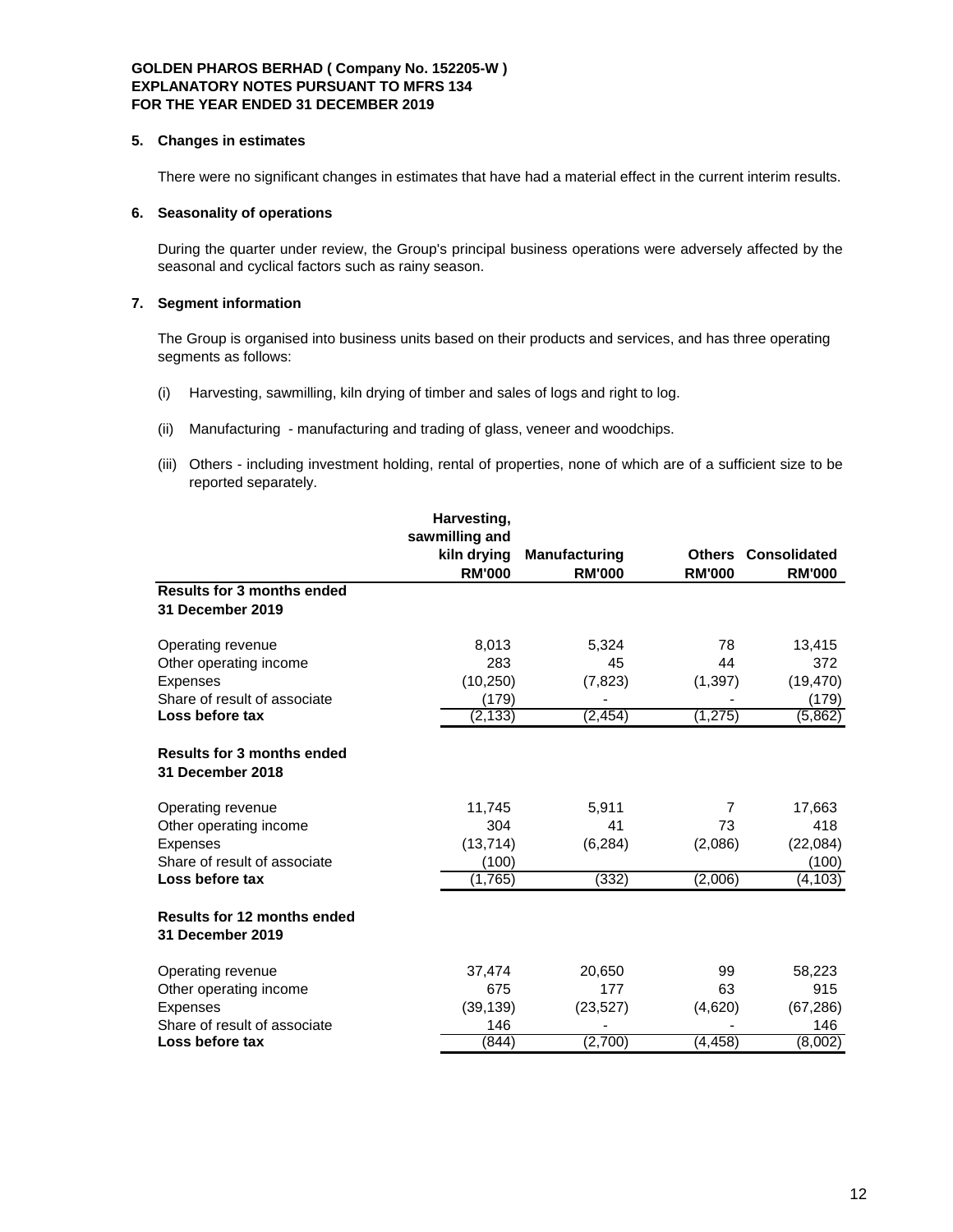# **7. Segment information (continued)**

|                                                        | Harvesting,<br>sawmilling and<br>kiln drying<br><b>RM'000</b> | <b>Manufacturing</b><br><b>RM'000</b> | <b>RM'000</b> | <b>Others Consolidated</b><br><b>RM'000</b> |
|--------------------------------------------------------|---------------------------------------------------------------|---------------------------------------|---------------|---------------------------------------------|
| <b>Results for 12 months ended</b><br>31 December 2018 |                                                               |                                       |               |                                             |
| Operating revenue                                      | 45,941                                                        | 24,220                                | 26            | 70,187                                      |
| Other operating income                                 | 415                                                           | 162                                   | 169           | 746                                         |
| <b>Expenses</b>                                        | (43, 940)                                                     | (24,433)                              | (4,908)       | (73, 281)                                   |
| Share of result of associate                           | (100)                                                         |                                       | -             | (100)                                       |
| Profit/(loss) before tax                               | 2,316                                                         | (51)                                  | (4,713)       | (2, 448)                                    |

# **8. Loss before tax**

Included in the loss before taxation are the following items:

|                                                      | <b>Current quarter</b>   |                | <b>Cumulative quarter</b> |            |  |
|------------------------------------------------------|--------------------------|----------------|---------------------------|------------|--|
|                                                      |                          | 3 months ended | 12 months ended           |            |  |
|                                                      | 31.12.2019<br>31.12.2018 |                | 31.12.2019                | 31.12.2018 |  |
|                                                      | <b>RM'000</b>            | <b>RM'000</b>  | RM'000                    | RM'000     |  |
| Interest income                                      | (199)                    | (254)          | (425)                     | (366)      |  |
| Dividend income                                      | (35)                     |                | (35)                      | (67)       |  |
| Interest expenses                                    | 177                      | 56             | 350                       | 141        |  |
|                                                      |                          |                |                           |            |  |
| Gain on disposal of property, plant<br>and equipment |                          | (28)           | (10)                      | (43)       |  |
| Depreciation of property, plant                      |                          |                |                           |            |  |
| and equipment                                        | 897                      | 678            | 3,470                     | 3,566      |  |
| Depreciation of investment                           |                          |                |                           |            |  |
|                                                      | 59                       | 61             | 233                       | 233        |  |
| properties                                           |                          |                |                           |            |  |
| Property, plant and equipment written off            |                          |                | 1                         | 87         |  |
| Reversal of allowance for impairment of              |                          |                |                           |            |  |
| trade and other receivables                          | (20)                     | 6              | (20)                      | (5)        |  |
| Inventories written off                              | 57                       |                | 57                        |            |  |
| Share based payment under the LTIP                   |                          |                |                           |            |  |
| - Exercise of ESGS                                   |                          | 294            | 255                       | 294        |  |
| - Grant of ESOS                                      | 118                      | 34             | 221                       | 34         |  |
| Share of results of an associate                     | 180                      | 100            | (146)                     | 100        |  |
| Provision for retirement benefits                    | 246                      | 314            | 803                       | 1,109      |  |
| Provision for short-term accumulating                |                          |                |                           |            |  |
| compensated absences                                 | 150                      | 86             | 94                        | 94         |  |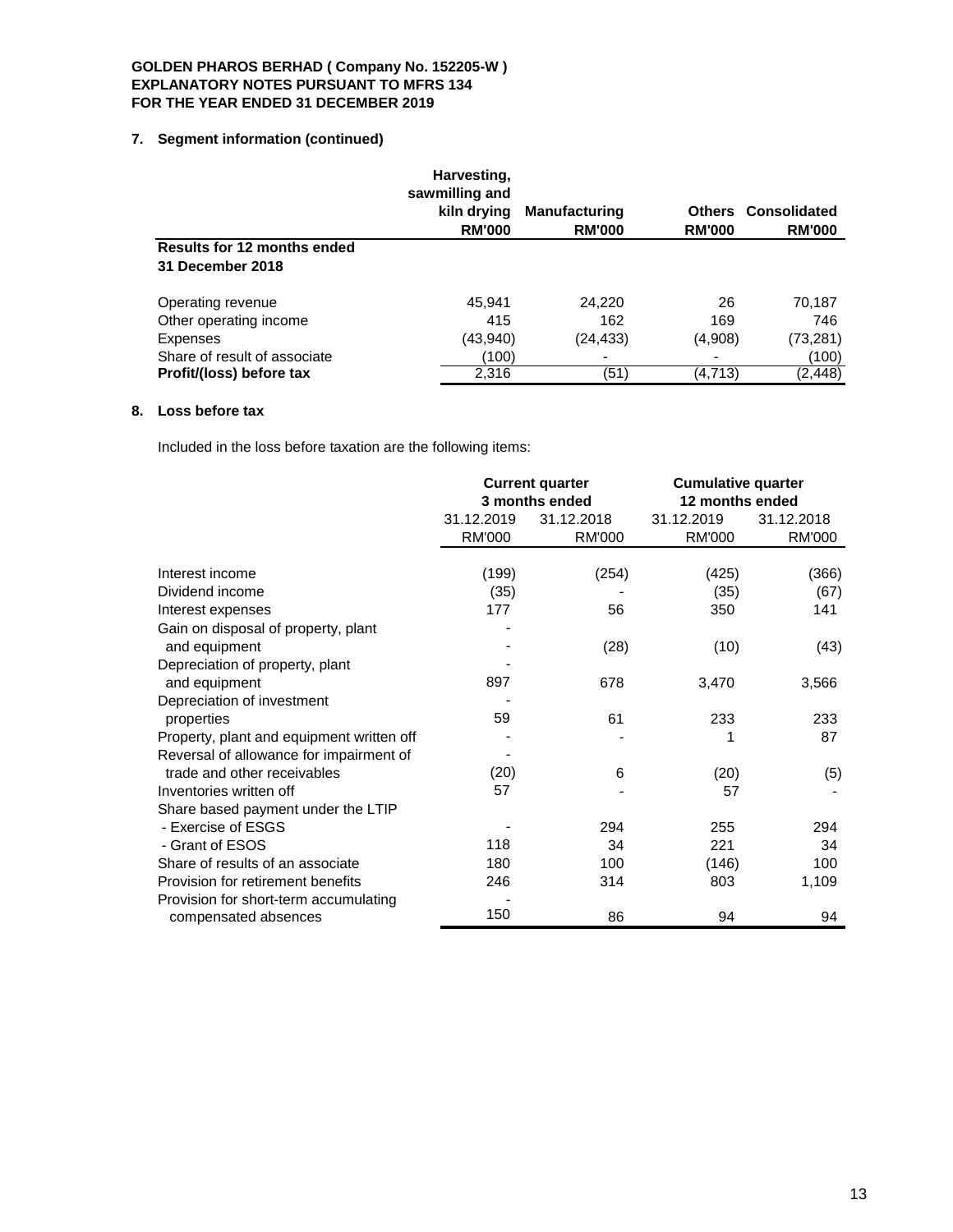#### **9. Income tax expense**

|                                                                  | <b>Current quarter</b><br>3 months ended |                      | <b>Cumulative quarter</b><br>12 months ended |                      |
|------------------------------------------------------------------|------------------------------------------|----------------------|----------------------------------------------|----------------------|
|                                                                  | 31.12.2019<br>RM'000                     | 31.12.2018<br>RM'000 | 31.12.2019<br>RM'000                         | 31.12.2018<br>RM'000 |
| Current income tax<br>Under/(over) provision of income tax in    | (876)                                    | (194)                | 159                                          | 799                  |
| respect of previous years                                        |                                          | 17                   | 114                                          | (115)                |
| Deferred income tax<br>(Over)/under provision of deferred tax in | 864                                      | 245                  | 356                                          | 83                   |
| respect of previous years                                        | (550)                                    | (170                 | (6)                                          | (174)                |
|                                                                  | (562)                                    | (102)                | 623                                          | 593                  |
| Effective tax rate                                               | 9.6%                                     | $-2.5%$              | 7.8%                                         | 24.2%                |

Income tax expense is recognised in each interim period based on the best estimate of the weighted average annual income tax rate expected for the full financial year. For the current financial period under review, the Group's effective tax rate was lower than statutory tax rate due to deferred tax assets recognised from current year businedd losses mitigated by utilisation of unabsorbed business losses and unabsorbed capital allowances by certain subsidiaries.

# **10. Loss per share**

Basic loss per share amounts are calculated by dividing loss for the period, net of tax, attributable to owners of the parent by the weighted average number of ordinary shares outstanding during the period.

|                                                                                                |          | <b>Current quarter</b><br>3 months ended |            | <b>Cumulative quarter</b><br>12 months ended |            |
|------------------------------------------------------------------------------------------------|----------|------------------------------------------|------------|----------------------------------------------|------------|
|                                                                                                |          | 31.12.2019                               | 31.12.2018 | 31.12.2019                                   | 31.12.2018 |
| Loss net of tax attributable to<br>owners of the parent used in the<br>computation of earnings |          |                                          |            |                                              |            |
| per share                                                                                      | (RM'000) | (5,300)                                  | (4,001)    | (8,625)                                      | (3,041)    |
| No of ordinary shares<br>- In issue                                                            | (' 000)  | 135,645                                  | 135,135    | 135,645                                      | 135,135    |
| - Effect of dilusion: share options                                                            | (1000)   | 3,998                                    | 3,998      | 3,998                                        | 3,998      |
|                                                                                                |          | 139,643                                  | 139,133    | 139,643                                      | 139,133    |
| Loss per share:<br>- Basic                                                                     | (sen)    | (3.91)                                   | (2.96)     | (6.36)                                       | (2.25)     |
| - Diluted                                                                                      | (sen)    | (3.80)                                   | (2.88)     | (6.18)                                       | (2.19)     |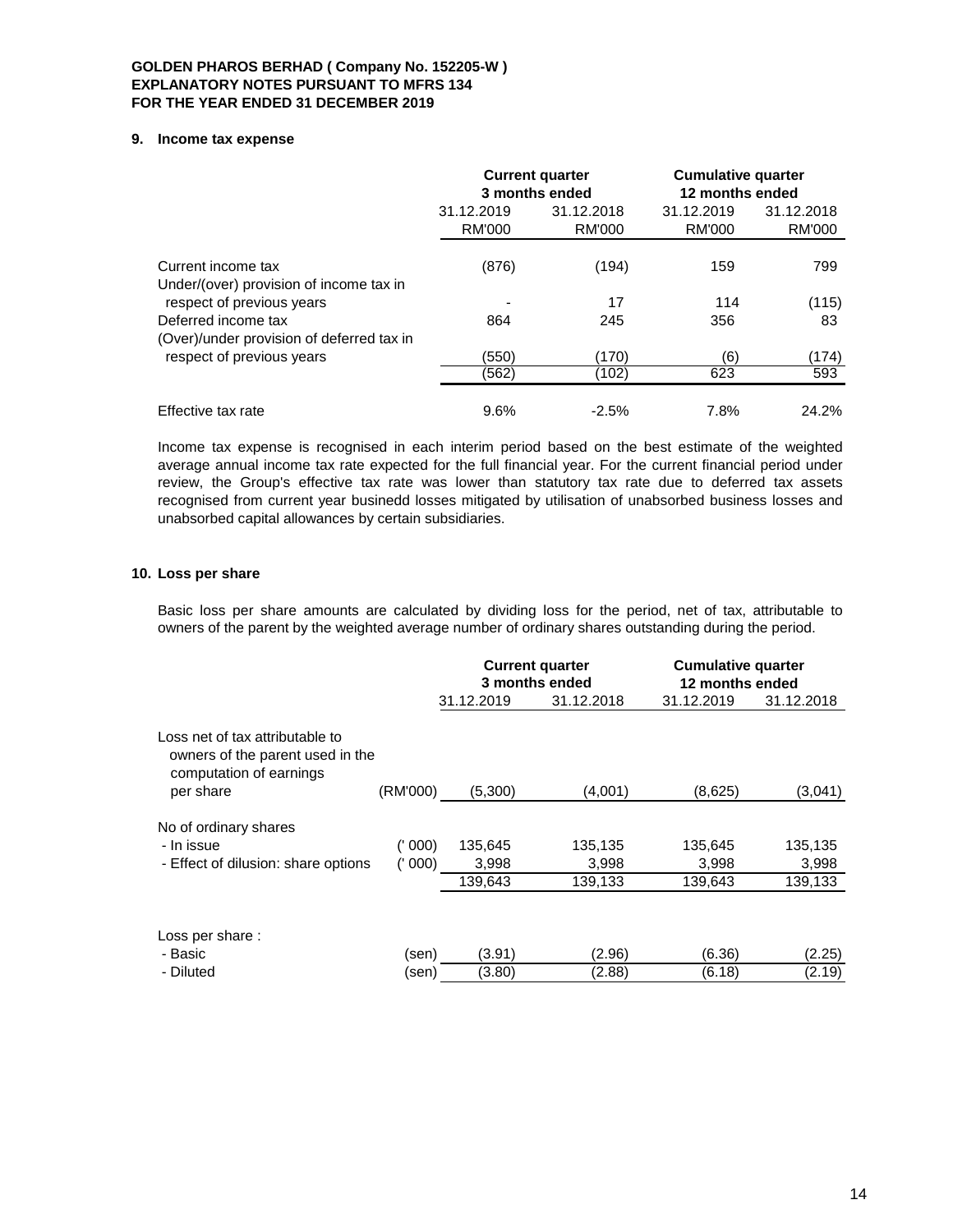### **11. Property, plant and equipment**

During the twelve-month period ended 31 December 2019, the Group has acquired property, plant and equipment at a cost of RM1,162,000 (31 December 2018: RM998,000). As at 31 December 2019, the total depreciation charged for the property, plant and equipment was RM3,469,000 (31 December 2018: RM3,566,000). Property, plant and equipment with a carrying amount of RM1,000 were written off by the Group during the twelve-month period ended 31 December 2019 (31 December 2018: RM87,000). This has been included in other operating expenses in the statement of profit and loss and other comprehensive income.

The Group has also disposed of assets with a carrying amount of RM47,000 during the twelve-month period ended 31 December 2019 (31 December 2018:RM147,000), resulting in a gain on disposal of RM10,000 (31 December 2018: RM43,000), recognised and included in other income in the statement of profit or loss and other comprehensive income.

### **12. Goodwill**

|                                                                                       | Goodwill<br><b>RM'000</b> |
|---------------------------------------------------------------------------------------|---------------------------|
| Cost:                                                                                 |                           |
| At 1 January 2018/31 December 2018/31 December 2019                                   | 613                       |
| <b>Accumulated impairment:</b><br>At 1 January 2018/31 December 2018/31 December 2019 | (613)                     |
| Net carrying amount:<br>At 1 January 2018/31 December 2018/31 December 2019           |                           |

#### **13. Fair value hierarchy**

The Group uses the following hierarchy for determining the fair value of all financial instruments carried at fair value:

- Level 1 Quoted (unadjusted) market prices in active markets for identical assets or liabilities
- Level 2 Valuation techniques for which the lowest level input that is significant to the fair value measurement is directly or indirectly observable
- Level 3 Valuation techniques for which the lowest level input that is significant to the fair value measurement is unobservable

As at the reporting date, the Group held the following financial assets that are measured at fair value:

|                                   | <b>Total</b><br><b>RM'000</b> | Level 1<br><b>RM'000</b> | Level 2<br><b>RM'000</b> | Level 3<br><b>RM'000</b> |
|-----------------------------------|-------------------------------|--------------------------|--------------------------|--------------------------|
| 31 December 2019<br><b>FVTOCI</b> |                               |                          |                          |                          |
| Equity shares                     | 2.211                         | 2.211                    | $\overline{\phantom{0}}$ |                          |
| 31 December 2018<br><b>FVTOCI</b> |                               |                          |                          |                          |
| Equity shares                     | 1,364                         | 1,364                    | -                        |                          |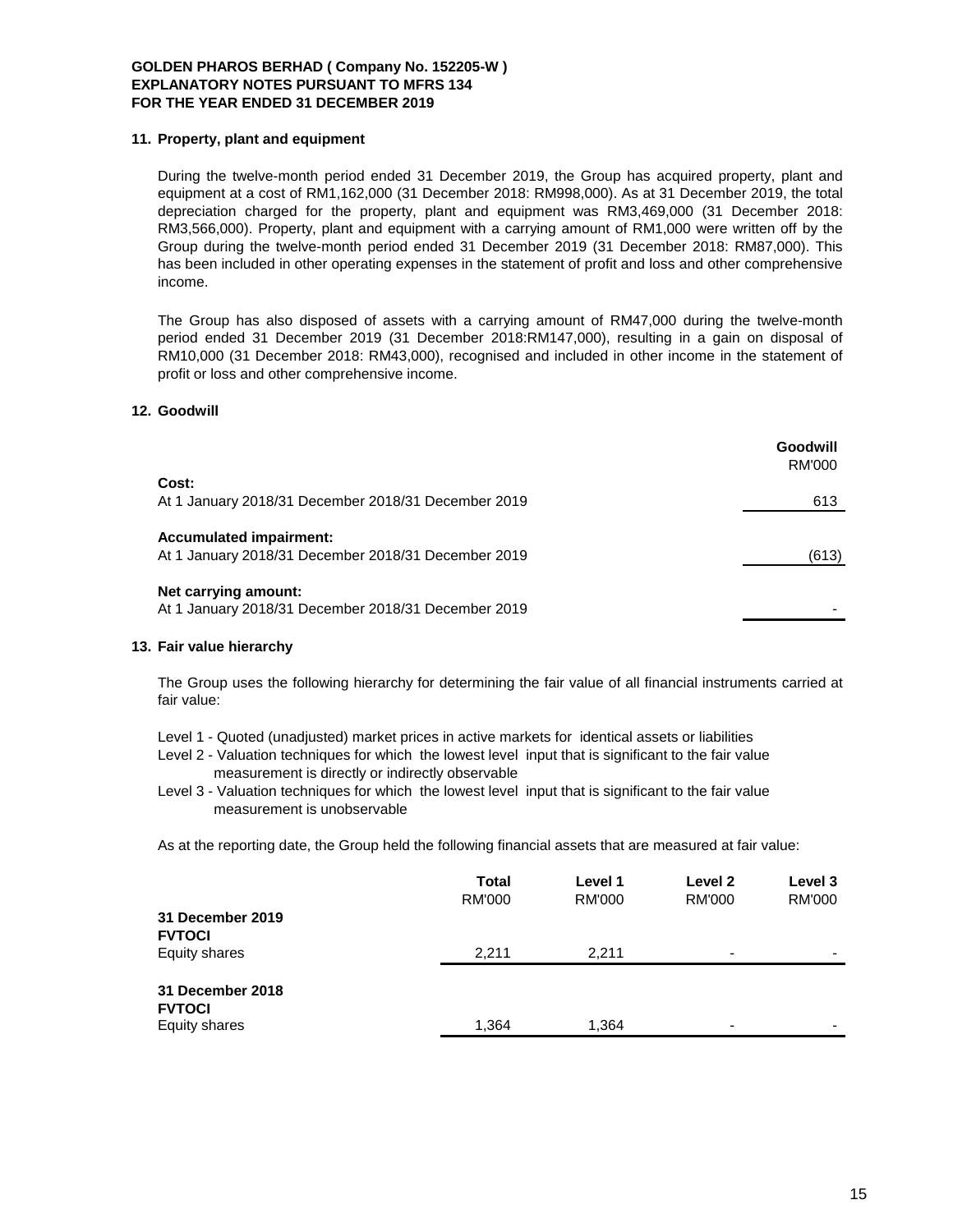#### **13. Fair value hierarchy (continued)**

No transfer between any levels of the fair value hierarchy took place during the current interim period and the comparative period. There were also no changes in the purpose of any financial assets that subsequently resulted in a different classification of that assets.

The Group does not hold credit enhancements or collateral to mitigate credit risk. The carrying amount of financial assets therefore represents the potential credit risk.

# **14. Cash and bank balances**

Cash and bank balances comprised the following amounts:

|                                 | 31.12.2019<br>RM'000 | 31.12.2018<br>RM'000 |
|---------------------------------|----------------------|----------------------|
| Cash at banks and in hand       | 10,633               | 9,008                |
| Deposits in licensed banks      | 11,616               | 10,111               |
|                                 | 22.249               | 19.119               |
| Less:                           |                      |                      |
| Bank overdraft                  | (1,356)              |                      |
| Deposits in licensed banks      | (1,240)              | (1,040)              |
| Total cash and cash equivalents | 19,653               | 18.079               |

#### **15. Share capital**

During the financial period ended 31 December 2019, the Company issued 1,019,975 ordinary shares at no cost pursuant to the Company's Executive Share Grant Scheme ("ESGS") at exercise price of RM0.25 per ordinary share.

|                                                  | Group and |
|--------------------------------------------------|-----------|
|                                                  | Company   |
| <b>Issued and fully paid:</b>                    | RM '000   |
| Ordinary shares                                  |           |
| At 1 January 2019                                | 68.192    |
| Issuance of shares arising from exercise of ESGS | 255       |
| At 31 December 2019                              | 68.447    |

#### **16. Borrowings**

|                    | 31.12.2019<br><b>RM'000</b> | 31.12.2018<br><b>RM'000</b> |
|--------------------|-----------------------------|-----------------------------|
| <b>Current</b>     |                             |                             |
| Secured            | 2,528                       | 496                         |
| <b>Non-current</b> |                             |                             |
| Secured            | 9,816                       | 1,271                       |
| Total borrowings   | 12,344                      | 1,767                       |
|                    |                             |                             |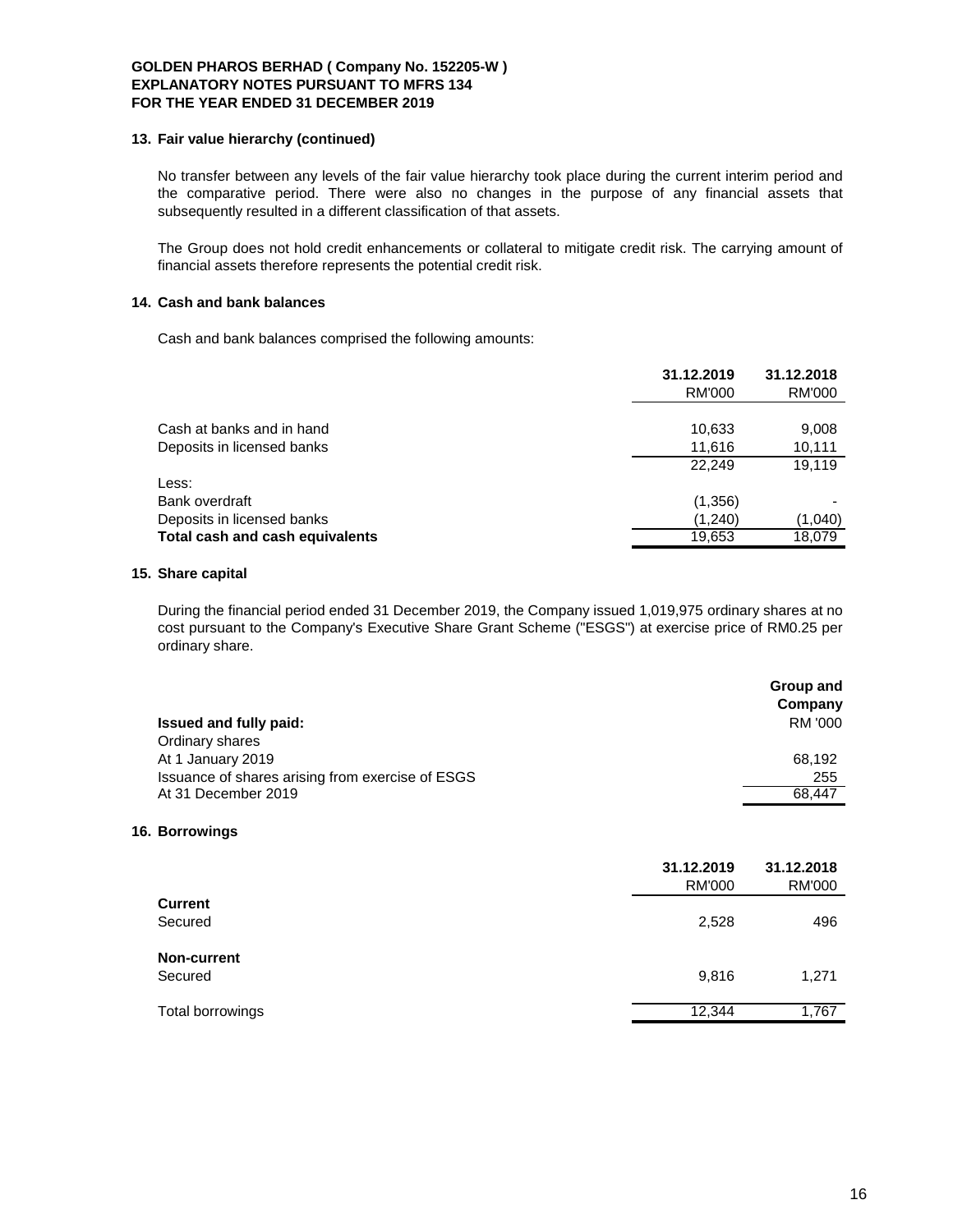# **17. Dividend declared**

A single tier first and final dividend of 1.27 sen per ordinay share in respect of the financial year ended 31 December 2018 has been approved by the Shareholders at the 32nd Annual General Meeting and be paid on 19 July 2019 to depositors registered in the records of Depositors on 5 July 2019 at 4.00 p.m.

# **18. Commitments**

|                                                                                              | 31.12.2019<br><b>RM'000</b>              | 31.12.2018<br>RM'000  |
|----------------------------------------------------------------------------------------------|------------------------------------------|-----------------------|
| Capital expenditure<br>Approved and contracted for:<br>Plant and machinery<br>Motor vehicles | 764<br>200                               | 4,700                 |
| Approved but not contracted for:<br>Plant and machinery<br>Motor vehicles                    | 286<br>$\overline{\phantom{0}}$<br>1,250 | 1,050<br>200<br>5,950 |

# **19. Related party transactions**

The following table provides information on the transactions which have been entered into with related parties during the twelve-month periods ended 31 December 2019 and 31 December 2018 as well as the balances with the related parties as at 31 December 2019 and 31 December 2018:

|                                                     |            | <b>Secretarial</b><br>fee<br><b>RM'000</b> | <b>Expenses</b><br>paid by<br>related<br>parties<br>RM'000 | Amount<br>owed by<br>related<br>parties<br>RM'000 | Amounts<br>owed to<br>related<br>parties<br><b>RM'000</b> |
|-----------------------------------------------------|------------|--------------------------------------------|------------------------------------------------------------|---------------------------------------------------|-----------------------------------------------------------|
| Entities with significant influence over the Group: |            |                                            |                                                            |                                                   |                                                           |
| Holding company                                     |            |                                            |                                                            |                                                   |                                                           |
| Terengganu Incorporated Sdn. Bhd.                   | 31.12.2019 | 3                                          | 28                                                         | 24                                                | 12.127                                                    |
| ("TISB")                                            | 31.12.2018 | 5                                          | 1                                                          | ٠                                                 | 15.273                                                    |
| A corporate shareholder                             |            |                                            |                                                            |                                                   |                                                           |
| Lembaga Tabung Amanah Warisan                       | 31.12.2019 | $\overline{\phantom{0}}$                   |                                                            |                                                   | 640                                                       |
| Negeri Terengganu ("LTAWNT")                        | 31.12.2018 |                                            |                                                            |                                                   | 640                                                       |
|                                                     |            |                                            |                                                            |                                                   |                                                           |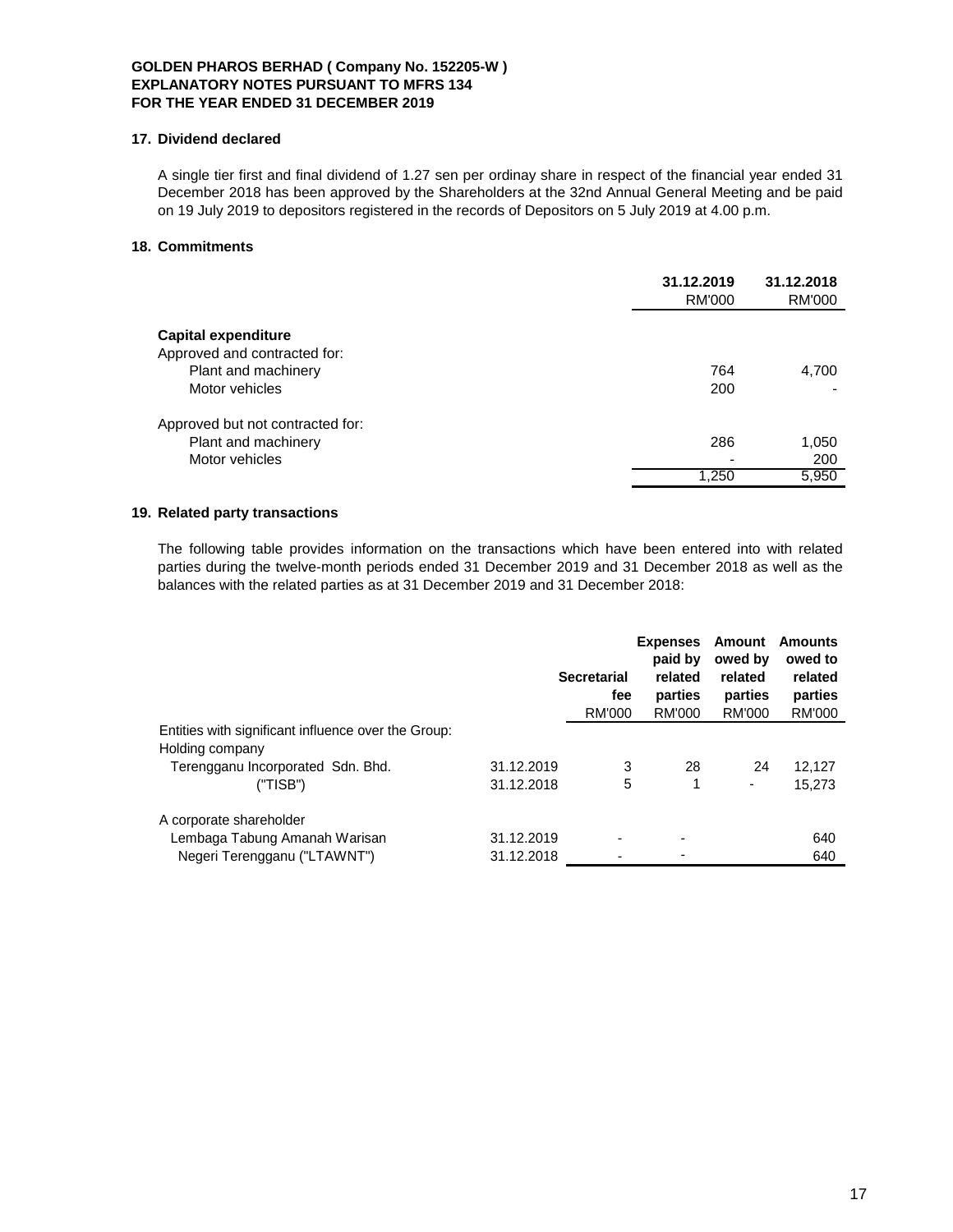#### **20. Performance review**

#### **(a) Current Quarter vs Corresponding Quarter of Previous Period (4Q2019 vs 4Q2018)**

The Group registered a revenue of RM13.42 million for the current quarter ended 31 December 2019 (4Q2019), declined by 24% from RM17.66 million reported in the previous year's corresponding quarter (4Q2018). Accordingly, the Group recorded a loss before tax of RM5.86 million as compared to a RM4.10 million loss before tax in 4Q2018.

### **Harvesting, sawmilling and kiln drying segment**

During the quarter under review, the segment reported a loss before tax of RM2.13 million, an increase of 21% against RM1.77 million loss before tax in 4Q2018. Operationally, the harvesting operations were adversely affected by the monsoon season during the quarter under review, which resulted in lower logs extracted.

As compared against previous year's quarter performance, there was the reduction in sales of sawn timber from 6,516 tonne in 4Q2018 to 3,372 tonne in the current quarter, due to lower logs extracted and delivered to the sawmills.

### **Manufacturing segment**

The manufacturing segment which is the manufacturing activities of glass, veneer and woodchip of the Group, reported a reduction in revenue by 10% in 4Q2019 as compared with revenue in 4Q2018. As a result, the segment posted an increase in loss before tax to RM2.45 million in 4Q2019.

The segment's loss position was related to the lukewarm construction projects which affected the glass demand. Meanwhile, the revenue generated from veneer operation was minimal due to low running capacity.

# **Other segment**

Other segment which refers to the investment holding and rental of properties activity of the Group, has recorded higher revenue in the current quarter mainly contributed by the new rental income for the Group's subsidiary. As the segment's expenses reduced by 33%, the loss before taxation for the segment has reduced accordingly.

#### **(b) Current Period-to-date vs Previous Period-to-date (FY2019 vs FY2018)**

For the financial year ended 31 December 2019 (FY2019), the Group's revenue declined by 17% to RM58.22 million from RM70.19 million as restated revenue reported in the previous year's corresponding period (FY2018). As a result, the Group registered a loss before tax of RM8.00 million in FY2019 as compared to a restated loss before tax of RM2.45 million in FY2018.

The unfavourable results for the Group during the FY2019 was attributed by the weak performance of all the Group's operating segments, which showed losses before tax.

#### **Harvesting, sawmilling and kiln drying segment**

Significant reduction in logs extraction has resulted to the loss performance of the segment. During the current year, there was 23,522 hoppus tonne of logs extracted, as compared with 32,823 hoppus tonne logs extracted in the previous year. As a result, the sawn timber sales declined by 25% from 22,646 tonne in FY2018 to 16,960 tonne in the current year. The major cause to the reduction was due to non-performing contractor to commence their logging activity on schedule.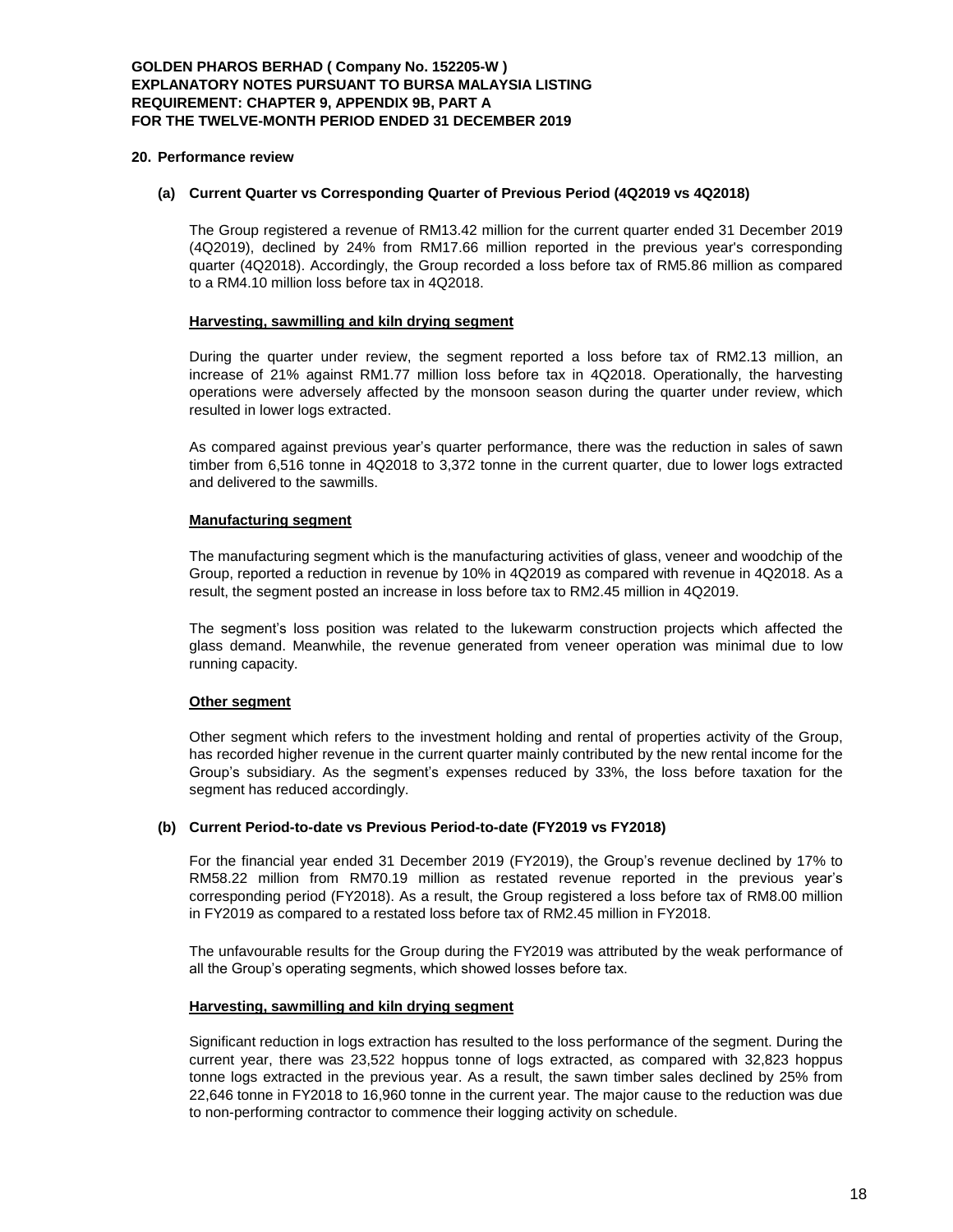# **GOLDEN PHAROS BERHAD ( Company No. 152205-W ) EXPLANATORY NOTES PURSUANT TO BURSA MALAYSIA LISTING REQUIREMENT: CHAPTER 9, APPENDIX 9B, PART A FOR THE TWELVE-MONTH PERIOD ENDED 31 DECEMBER 2019**

#### **20. Performance review (continued)**

#### **(b) Current Period-to-date vs Previous Period-to-date (FY2019 vs FY2018) (continued)**

### **Harvesting, sawmilling and kiln drying segment (continued)**

This situation has led to the segment's loss before tax of RM0.84 million, an adverse performance against profit before tax of RM2.32 million registered in FY2018 with revenue dropped from RM45.94 million in FY2018 to RM37.47 million in FY2019.

### **Manufacturing segment**

The manufacturing segment reported a loss before tax of RM2.70 million, as compared with a loss before tax of RM0.05 million reported in FY2018. The increase in loss was in line with the adverse revenue performance of the segment, a reduction by 17%.

The glass operation was still affected by the non-recoverability of construction sectors since FY2018, led to the postponements of the glass order. Meanwhile, the revenue generated from veneer operation was minimal due to low running capacity.

### **Other segment**

Other segment recorded a decrease in loss before tax to RM4.46 million in FY2019 from RM4.71 million reported in FY2018 due to the decrease in segment's expenses by 6%.

#### **21. Material change in performance of operating segments of current quarter compared with immediate preceding quarter**

|                 | <b>Current</b><br>quarter | <b>Immediate</b><br>preceding<br>quarter |
|-----------------|---------------------------|------------------------------------------|
|                 | 31.12.2019                | 30.9.2019                                |
|                 | <b>RM'000</b>             | RM'000                                   |
| Revenue         | 13,415                    | 13,753                                   |
| Loss before tax | (5,862)                   | (2,700)                                  |
|                 |                           |                                          |

The Group reported loss before tax of RM5.86 million in the current quarter (4Q2019), an increase of RM3.16 million from RM2.70 million loss before tax recorded in the preceding quarter. The increase in Group's loss before tax was due to the decline performance in harvesting, sawmilling and kiln drying and manufacturing segment of the Group.

The harvesting, sawmilling and kiln-drying segment reported a decrease in revenue by 14% from RM9.37 million in Third Quarter 2019 (3Q2019) to RM8.01 million in the current quarter. Accordingly, the segment's loss before tax increased to RM1.68 million from RM0.51 million in 3Q2019. The main reason for the decline was due to lower logs extraction as a result of raining season in 4Q2019.

The manufacturing segment's loss before tax has also increased to RM2.45 million in the current quarter as compared to RM0.72 million in the immediate preceding quarter due to weak performance of veneer operation.

While other segment reported a slight improvement whereby the loss before tax reduced by 13% from RM1.47 million reported in the immediate preceding quarter. The reduction in loss in the quarter under review was contributed from higher revenue and saving in segment's administrative expenses.